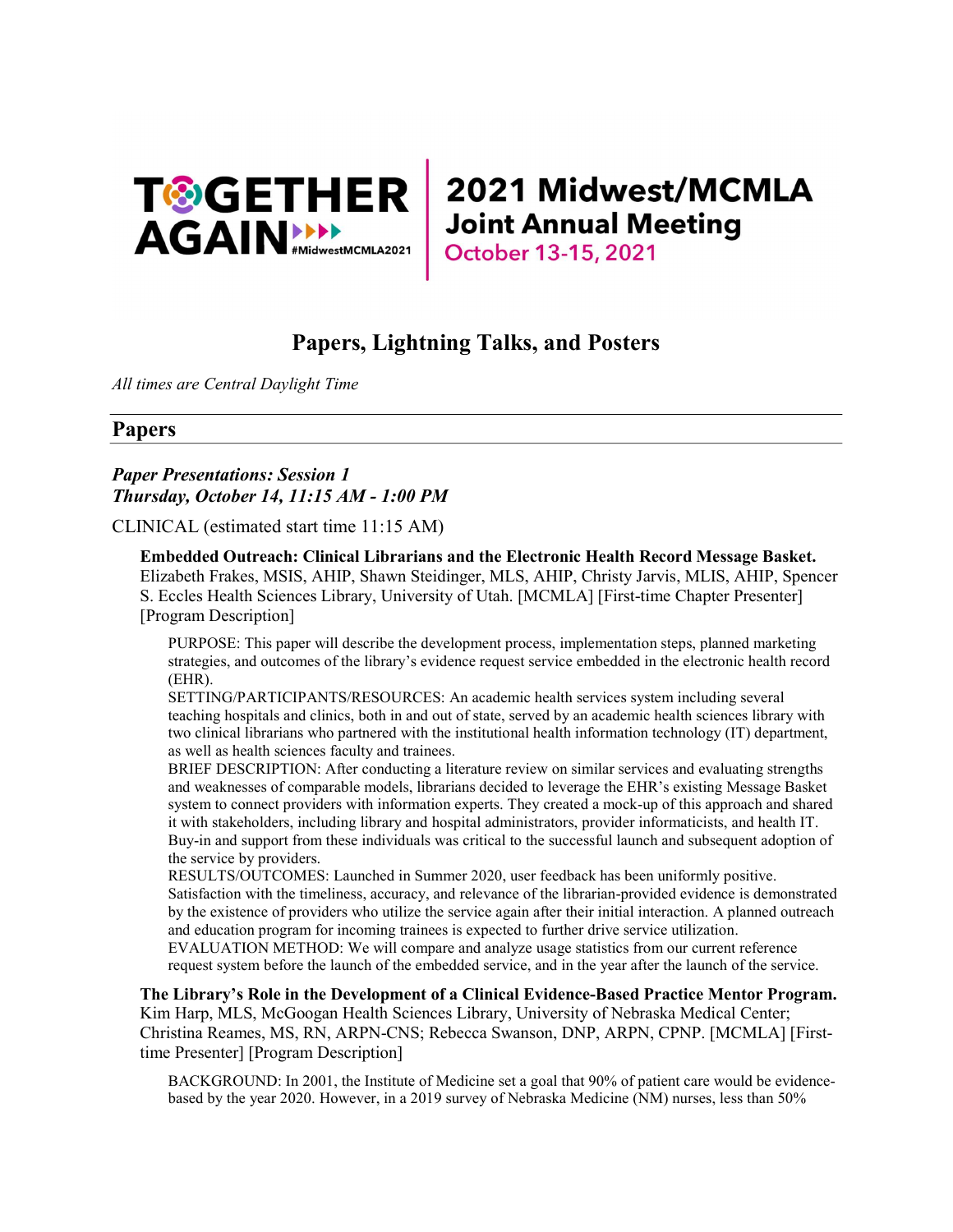believed that their organization had the resources in place to support evidence-based practice (EBP). In 2020, McGoogan Health Sciences Library at University of Nebraska Medical Center entered into a formal agreement to provide access to library resources and services to its clinical partner, which addressed the barriers for NM's nursing staff. The library designated a nursing liaison to assist the development of continuing education for its staff on EBP. This paper will describe the role of the liaison in providing access to library resources and services in clinical practice.

DESCRIPTION: The liaison became a member of NM's Nursing Research and Innovation Committee (NRIC). The NRIC committee was tasked with developing an initiative to encourage EBP among nursing staff by piloting an EBP mentor program. The liaison performed literature searches to assist the task force in identifying applicable EBP implementation models or frameworks, supported, and contributed to discussions regarding the instruction of EBP, and developed an instructional module regarding literature searching and evidence appraisal.

CONCLUSION: Nebraska Medicine and the Library will build upon the success of this EBP mentor model and implement the program across NM. Formal evaluations from participants are forthcoming, yet the anecdotal feedback is positive. For the liaison, initial benefits of the EBP mentor model partnership include connecting with nursing and other clinical staff and ongoing insight into clinical nursing information needs, which can be applied in addressing information literacy and research skills in the academic setting. Through the EBP mentor model, McGoogan Library and NM have realized progress toward the common goal of supporting nursing research and innovation.

# OUTREACH (estimated start time 11:57 AM)

JUNTOS Radio: Healthcare Providers, Librarians, and Community Members, Partner to Provide Credible Health Information through Spanish Podcasts. Brenda Linares, University of Kansas Medical Center, Mariana Ramirez Mantilla [MCMLA] [Program Description]

OBJECTIVE: The goal is to address health information needs within the Latinx community and connect them with health literacy skill-building tools and easy to understand health information and resources. Therefore, to address the increasing use of social media and digital technologies within the Latinx community, the JUNTOS Health Literacy project sought to reach out to this community, via recorded Spanish-language health educational programs (e.g., podcasts) complemented with evidence-based, Spanish language consumer health information from the National Library of Medicine. METHODS: The podcast segments created through this project included interviews with Spanish-speaking health professionals, updates on relevant health research topics in plain language, and storytelling from community members sharing health-related experiences and resources. Podcasts were recorded and posted every two weeks to Podbean, Facebook, YouTube, and other social media platforms. The project was funded by the National Library of Medicine and it was a collaboration of a health sciences librarian, healthcare professionals, community organizers, and the JUNTOS Center for Advancing Latino Health. RESULTS: We have 32 recordings posted bi-weekly since March 2020. We've had virtual feedback from users. When it came to acceptability, 84% liked the recordings, 85% said it helped them a lot, and 69% said that the content was very reliable. In terms of knowledge, 76% noted that after hearing the podcasts, they felt more knowledgeable about health topics, while 76% stated they were interested in visiting NLM resources.

CONCLUSIONS: We want to continue recording the podcast on additional health topics. We also want to seek more funding for this project to continue. The more people who know about it, the more people will have a chance to learn about relevant health information topics in Spanish and reduce some of their misinformation.

Book Clubs: Vehicles for Starting Health Conversations. George Strawley, University of Utah; Michele Spatz, University of Washington; Darlene Kaskie, University of Iowa. [MCMLA] [Program Description]

This session spotlights strategies that a health sciences or hospital library can use to promote health literacy through a perennial library favorite, the book club. A national campaign aimed to get library patrons, especially those in underserved communities, thinking and talking about health issues through discussions of books suitable for general audiences. The campaign's approach provided a resource for libraries of all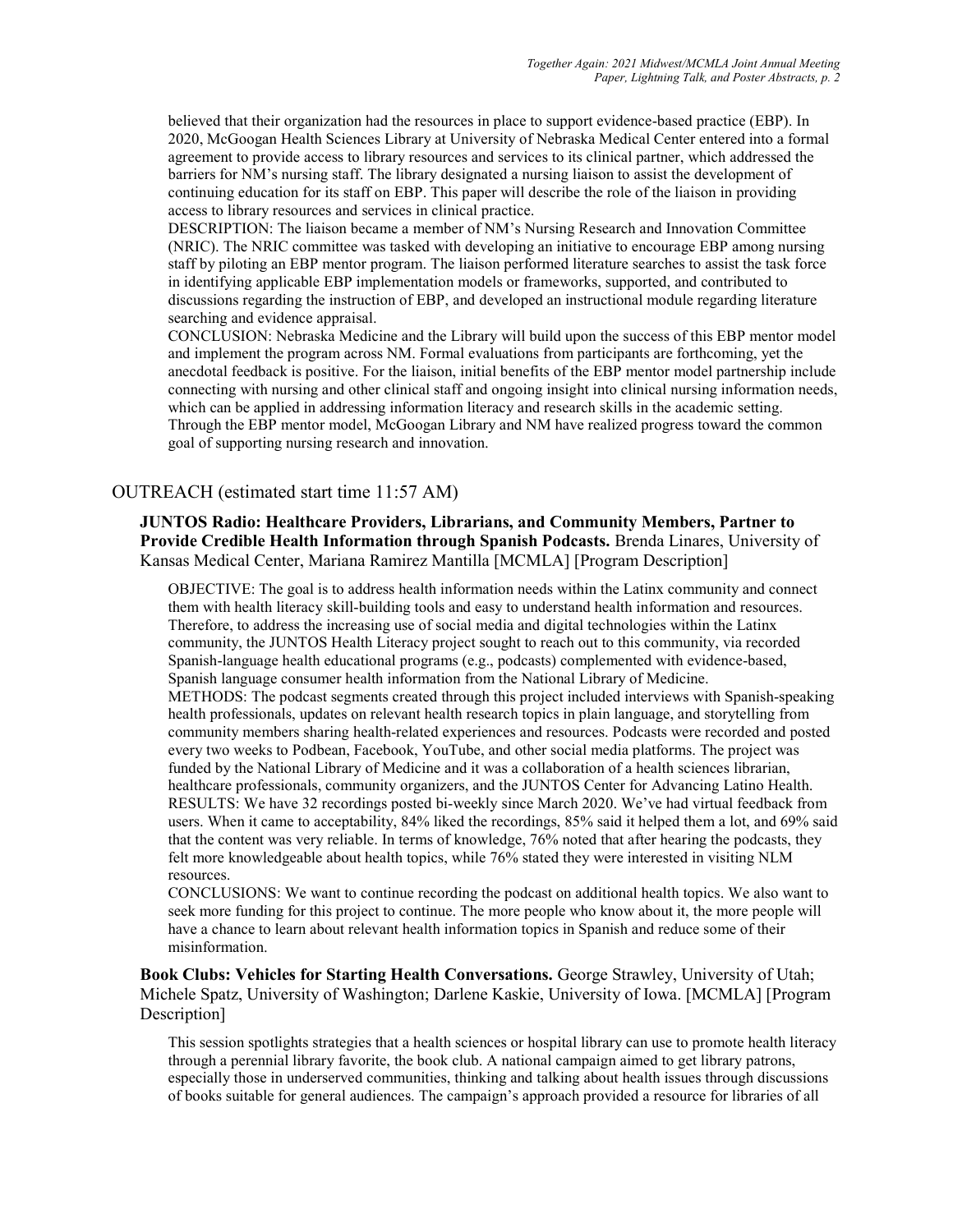types to bring health issues front and center for their patrons. In an academic or hospital library, book discussions can help librarians contribute to organizational goals by engaging communities both within and outside their institutions. The presenters will discuss their project and share lessons learned about selecting health topics and books for discussion. They will also highlight resources to help facilitate a health-themed book club and provide value-added ideas for promoting health tied to book club themes.

Cyberchondria and Online Health Information Seeking: A Scoping Review. Amber T. Burtis, MLIS, MPH, Southern Illinois University Carbondale, Susan M. Howell, MLS. [Midwest] [Research]

OBJECTIVE: This review aims to provide an overview of the literature on cyberchondria and online health information seeking in order to guide professional practice in consumer health settings such as libraries. A growing scholarly literature on cyberchondria exists, but its relevance and application to the field of library and information science has not been fully summarized.

METHODS: A scoping review was performed. Relevant databases were searched to retrieve articles that report on cyberchondria and online health information seeking as they relate to library and information science settings. Articles which met the inclusion criteria were coded for analysis.

RESULTS: Themes that emerged from the coded data are still being analyzed and will be fully reported in the final paper presentation.

CONCLUSION: Previous research has established that there is a strong relationship between health anxiety and cyberchondria, which suggests that library patrons with health anxiety might especially be prone to experiencing counterproductive outcomes from online health information seeking. The practical implications of this relationship for libraries providing consumer health information services are not explicit. This research suggests avenues for future research to improve the applicability of scholarly literature on this topic to the library and information science field.

# Paper Presentations: Session 2 Thursday, October 14, 3:00-5:00 PM

EDUCATION (estimated start time 3:00 PM)

Coming to a Crossroad in EndNote Instruction: Experimenting with the Flip as an Instruction Method. Megan Bell, The University of Alabama at Birmingham. [Research]

OBJECTIVE: To compare 2 instruction methods for teaching graduate students EndNote. Researcher evaluated whether using flip classroom model with active learning (experimental, E) compared to in-class lecture and active learning (control, C) was better for graduate student confidence using EndNote, instruction satisfaction and knowledge retention regarding EndNote software.

METHODS: Cluster sampling was used to recruit participants. Researcher used Campbell and Stanley post-test only design with random assignment. Classes were assigned to either (C) or (E). E was given EndNote tutorial one week prior to instruction. C was not given EndNote tutorial prior to session. Both groups received active learning instruction session. After instruction session, both E and C were given assessment which evaluated students' confidence using EndNote, instruction satisfaction and knowledge retention. Confidence and satisfaction questions used Likert scale; questions evaluating knowledge retention used multiple choice and true false questions. Two-tailed Mann-Whitney U Test used to analyze distribution of grades and Likert scale of satisfaction and confidence.

RESULTS: Study included 6 classes; 3 in E and 3 in C. C included 17 students; E included 8 students. All E participants completed tutorial prior to instruction session. Alpha 0.05 used as significance level for all tests. Grade P-value was 0.344. Satisfaction P-value was 0.215. Confidence P-value was 0.344. CONCLUSION: Data suggest there is no difference in grades, satisfaction with instruction session and confidence using EndNote between E and C.

Exploring the Expectations and Preferences of Users in Regards to Health Sciences Library Subject Guides. Anna Biszaha, The Ohio State University Health Sciences Library. [Midwest] [First-time Chapter Presenter] [Program Description]

OBJECTIVE: There is a general consensus that library subject guides are most effective when they are appropriately tailored to the needs of the target users; however, such guides can take considerable time and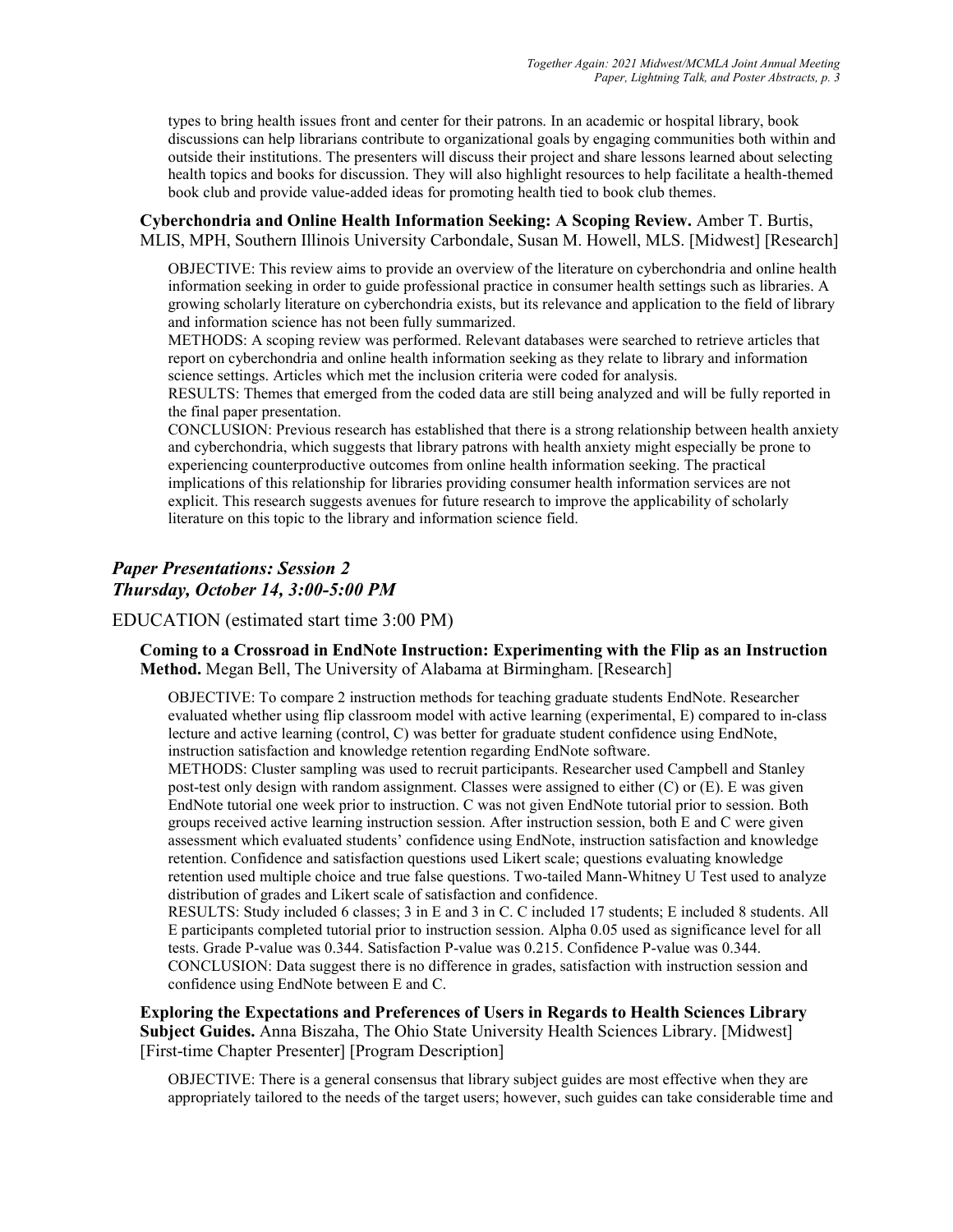effort to create. As such, it is imperative to critically evaluate and reflect on their effectiveness. This study aimed to explore and describe user's subject guide expectations and preferences, and perform an initial investigation into whether student and clinical users might engage with them differently. METHODS: An anonymous survey was administered during the winter of 2021 to collect data about user's

prior experience, expectations, and preferences regarding the subject guides.

RESULTS: 206 responses were collected over the course of 4 weeks. The majority indicated they had used the HSL or its resources before, but not the subject guides. The most common technology used to access library resources was a laptop/desktop. Both guide users and non-users ranked quick and easy links as the most important feature of a guide; however, they differed when it came to the types of information they expected to find, the overall purpose of a guide, and what motivates them to seek one out. Clinical users represented only 5.8% of the total response pool, making it difficult to compare them to student users. CONCLUSION: By considering broad user expectations when engaging with library subject guides, this survey helps provide guidance and insight for those charged with developing them. A focus on increasing ease-of-use, overall usability, and awareness is key to their success.

Why Doesn't Anyone Want to Apply to our Jobs? A Qualitative Study on MLIS Graduate Student's Perceptions of and Interest in Health Sciences Librarianship. Christi Piper, University of Colorado Anschutz Medical Campus and Samantha Wilairat, NLM Fellowship, [MCMLA] [Research]

OBJECTIVE: At a health sciences library on a medical campus, the library has two to three employment positions available for MLIS graduate students. Despite having two MLIS programs close to the medical campus, the graduate assistant supervisor generally sees few applications for the positions when they are available. The supervisor hypothesized that students were generally uninterested in health sciences librarianship. This study seeks to understand what students think of graduate employment in health sciences librarianship using a think-aloud protocol with structured follow-up questions.

METHODS: Eighteen interviews were conducted. Participants were asked to read and think-aloud about four health sciences graduate employment position descriptions. Following the position descriptions, three follow-up questions were asked about students' interest in health sciences librarianship before and after reading the position descriptions. The interviews will be coded inductively by two researchers who will use thematic analysis to look for themes.

RESULTS: Results are forthcoming but will look at what MLIS students think health sciences librarianship entails and their understanding of specific health sciences terminology in position descriptions.

Additionally, themes will be developed around student desires for general position details, such as location, salary, and working hours.

CONCLUSION: While there is research about the benefits of graduate employment in libraries for MLIS students, there is little research about what student preferences are for graduate employment positions. We hope that this study will provide insight about how to provide desirable graduate employment opportunities within health sciences librarianship to improve the pipeline to health sciences librarianship.

### Staying Current: Preferred Professional Development Methods of Health Science Librarians. Margarita Shawcross, University of Northern Colorado. [MCMLA] [First-time Presenter] [Research]

OBJECTIVES: Participating in professional development (continuing education) is an important component of librarianship. This is especially important in the health sciences where the amount and complexity of new health information can be overwhelming. Library professionals who specialize in the health sciences need to have a deep understanding of the unique needs of health sciences to support faculty research, enrich student learning and develop and manage comprehensive health collections. These library professionals rely on a variety of professional development resources to develop their skills in the field of health science librarianship. This research project seeks to learn the preferred methods of professional development by health science library professionals.

METHODS: A survey was created using Qualtrics and seven instruction modalities were identified and included on the survey. The survey was sent out through various listservs used by health science librarians. RESULTS: Results are forthcoming. The researcher is eager to learn if survey participants prefer to participate in professional development accessed through virtual learning and/or social media or prefer more traditional methods such as conference participation or reading journals. Also, results will report how age and available funding impact the decision of which professional development modality to participate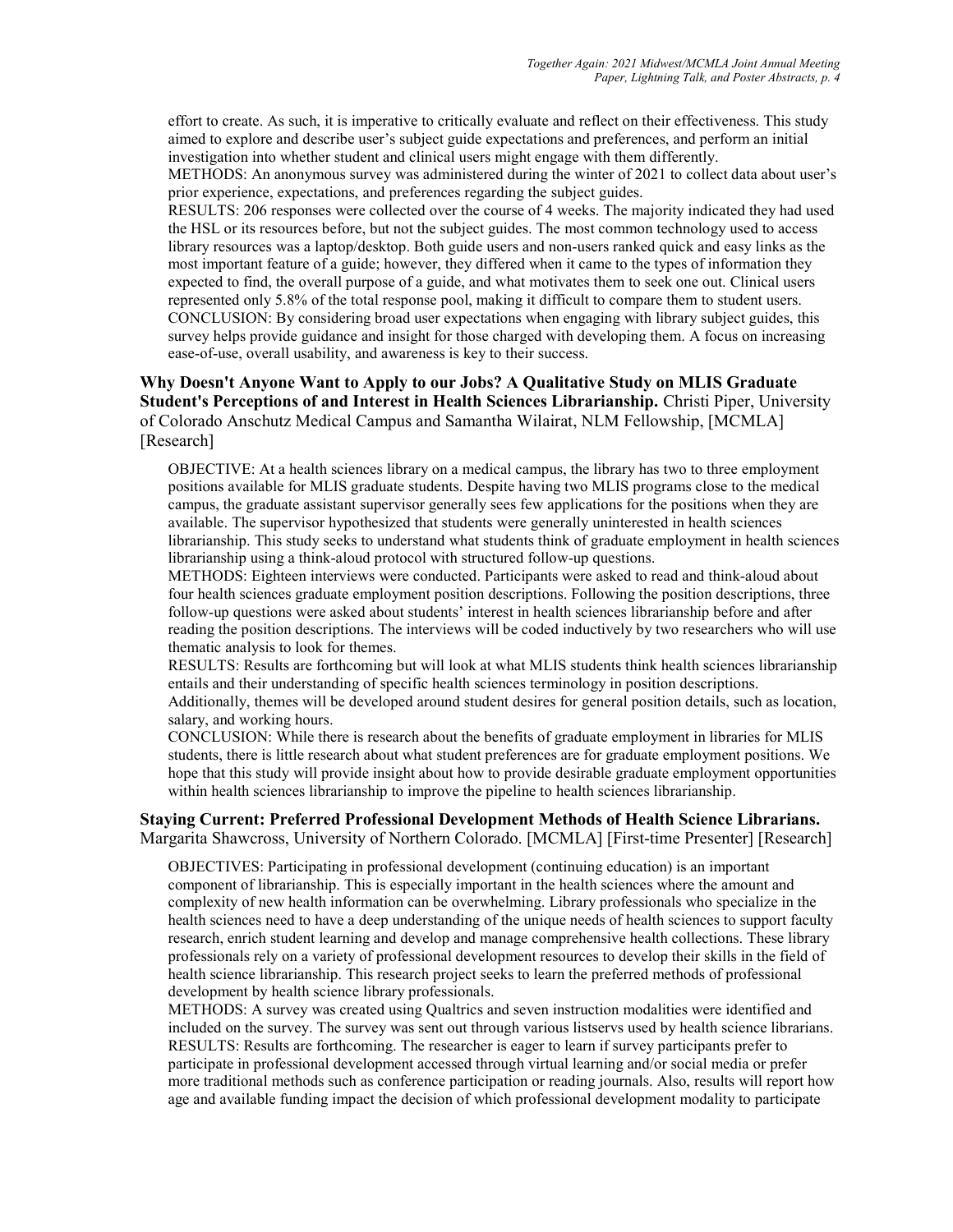in.

CONCLUSIONS: The researcher gathers that the results of this study will help new health librarians learn about preferred methods of professional development used by more experienced librarians and thus help them onboard sooner. The results may also be useful to library supervisors and administrators to identify the cost effectiveness of different types of professional development.

Consumer Health Information Specialization (CHIS): Focusing on Library and Information School Graduate Students. John Bramble and Samantha Nunn, University of Utah; Emily Vardell, Emporia State University; Brenda Linares, Kansas University Medical Center [MCMLA] [First-Time Presenter] [Program Description]

BACKGROUND: For the past several years, several library organizations (NLM, NNLM, MLA, PLA, ALA, etc.) have been promoting the importance for those in the information access professionals to have the capability to offer quality consumer health information services as well as having the skills required to keep up to date with changes in consumer health information resources, technologies, and services. One program specifically designed to do this is the Medical Library Association (MLA) Consumer Health Information Specialization, which is designed to support librarians and others who seek to provide accurate and useful health information to the public, including students who have matriculated in library and information science (LIS) or iSchool graduate programs.

DESCRIPTION: The authors partnered with the Medical Library Association (MLA) to develop a process designed to recognize the skills and knowledge gained by LIS and iSchool students completing qualifying consumer health courses through their graduate program with a MLA Consumer Health Information Specialization (CHIS) certificate. CHIS is an opportunity for students to demonstrate their commitment of being capable of providing quality consumer health information services as part of their skillset. Being able to display this achievement through a certificate from an international professional organization is particularly attractive to students who are entering the job market or seeking promotions with their current employer. This presentation will describe the process of how to get courses pre-approved for CHIS Level I or II, report on feedback from participating professors and students, and detail how to get involved. CONCLUSION: The project is in the process of collecting feedback from students and professors, however preliminary results have been positive. The authors will report on the feedback collected by the conference deadline.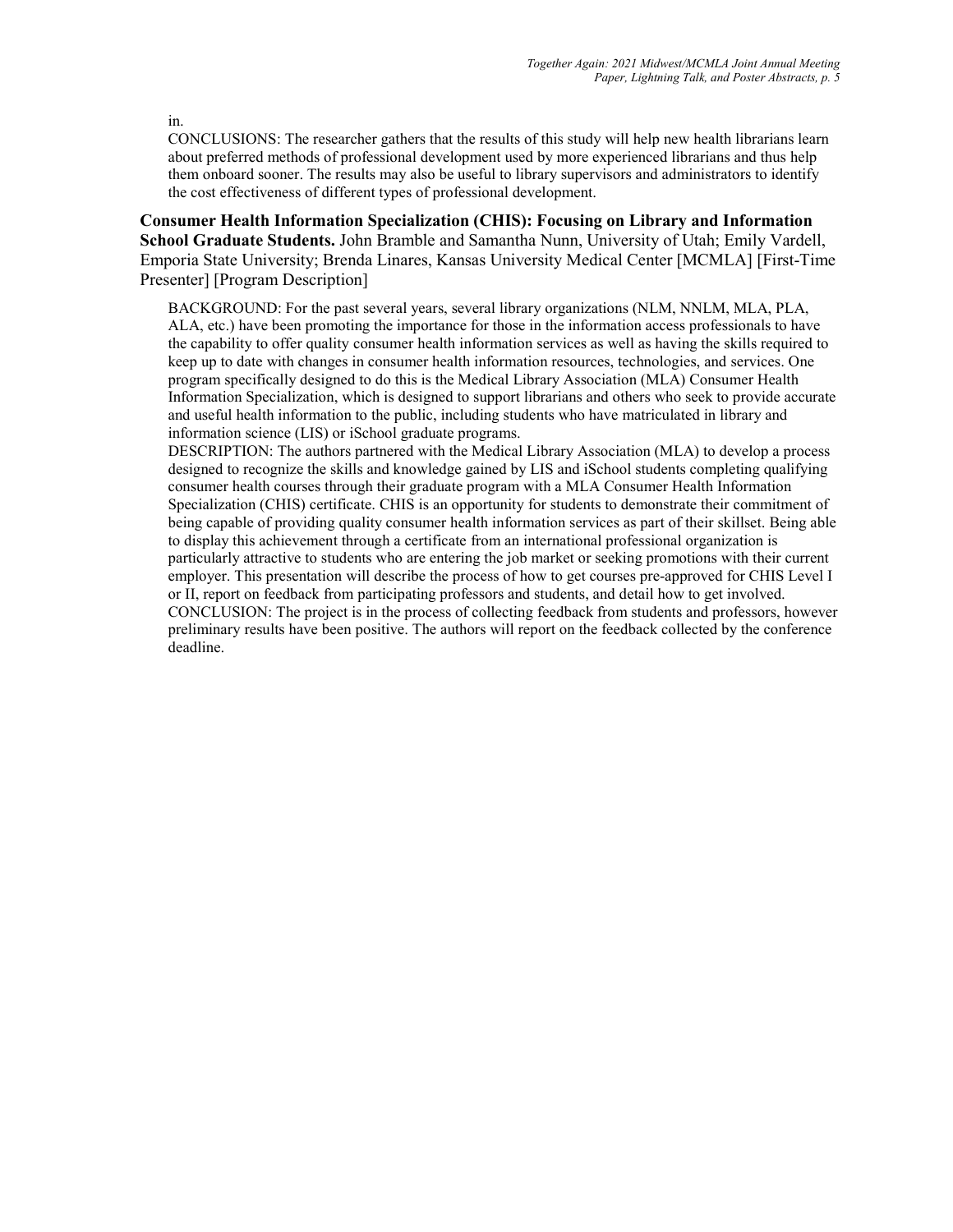# Paper Presentations: Session 3 Friday, October 15, 12:45-1:30 PM

### FACILITIES (estimated start time 12:45 PM)

Together for the First Time in a Renovated Library. Emily McElroy and Emily Glenn, McGoogan Health Sciences Library, University of Nebraska Medical Center. [MCMLA] [First-time Chapter Presenter] [Program Description]

OBJECTIVE: A large academic health sciences library completed a two-year renovation in 2021. Beyond standard library space for studying and collections, the library engaged with campus partners to bring different services to the renovated library. The library aimed to offer the best blend of services for a modern academic health center.

METHODS: During the renovation planning process, the library engaged with leaders across campus to design spaces for library partners around core library services. While some partners already had space in the library, the planning process allowed for a more thoughtful partner layout. Throughout the renovation, library administration worked with partners on their needs for interaction and service areas, offices, furniture, and information technology. After reopening, library administration welcomed two new partners into the library.

RESULTS: Faculty and student services units manage spaces such as an e-learning lab, simulation labs, faculty commons, writing center, maker studio, reflection rooms, an inclusion corner, and academic success center. Users have provided comments about how the new spaces in the library are meeting their academic, social, and personal needs. Passively gathered usage statistics offered a window into trends in space use. Open house events in fall provided substantial feedback from people seeing the new space for the first time. CONCLUSIONS: Faculty, staff, and students have welcomed the centralized services in the library. The partner spaces provide library users a suite of services for collaboration and consultation with the library serving as a central campus hub. Expanding the presence of partners in the library's renovated space has elevated the library's profile and generated exciting buzz on campus.

Creating a Dedicated XR Classroom. Brandon Patterson and Tallie Casucci, University of Utah. [MCMLA] [Program Description]

OBJECTIVE: Immersive technologies, such as Virtual Reality (VR), Augmented Reality (AR), and Extended Reality (XR), are quickly moving from a source of entertainment into a new technology for education. Over the past few years, there has been an increased demand for VR/AR/XR modules that help students learn, especially for health sciences education; however, there are relatively few examples of deploying these educational modules in a dedicated physical classroom. A health sciences library has led the effort in researching current XR classrooms and creating an XR classroom based upon these best practices, recommendations, and potential needs.

METHODS: We conducted a literature search related to in-person physical classrooms using XR technology. An open Google Sheet was shared with an internal VR interest group to solicit names of existing physical classroom spaces. Using information from the literature review and VR interest group, virtual interviews were conducted with the managers of these spaces. The interview questions concerned topics such as recommended equipment and space, advertising, and building partnerships.

RESULTS: A report indicates best practices and design solutions for an XR classroom. It also provides recommendations that address challenges including: assessing VR modules in the marketplace, supporting an educational repository, education/training, and a support model for the classrooms.

CONCLUSIONS: A temporary space has been set up to trial an XR classroom for health sciences learners and will be available for the Fall 2021 semester. A built-out XR classroom space will be built permanently in the library in 2023.

# Lightning Talks

Lightning Talks: Session 1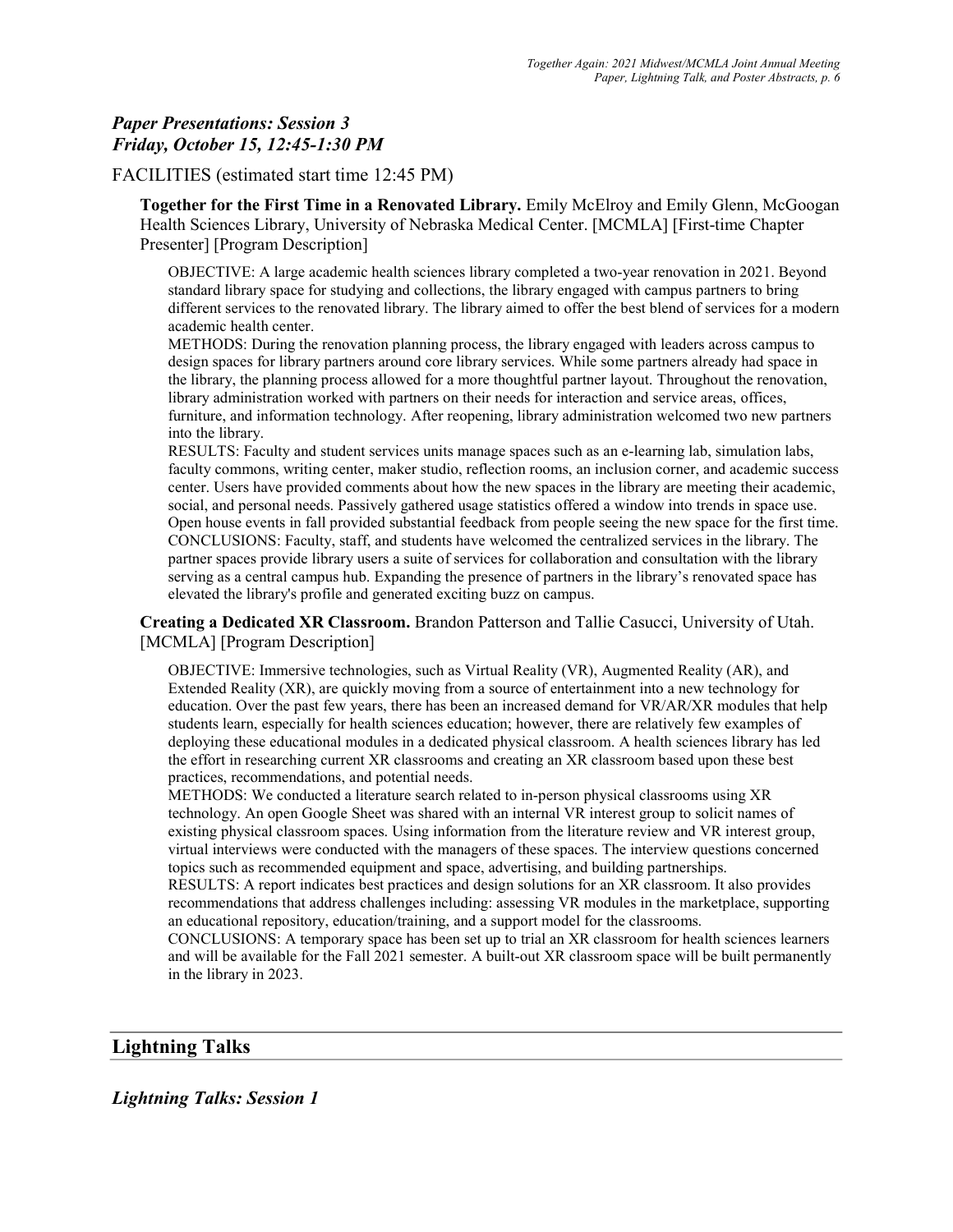# Friday, October 15, 11:00-11:45 AM

DEIA (estimated start time 11:00 AM)

Building a Dynamic DEI Collaboration in Challenging Times. Judith Smith and Gurpreet Rana, University of Michigan. [Midwest] [Program Description]

OBJECTIVE: To build a dynamic relationship with an evolving diversity, equity, and inclusion (DEI) program at the University of Michigan School of Public Health (SPH).

METHODS: Informationists reached out to SPH's new DEI Program Manager and Implementation Lead in 2017. Public health informationists at the Taubman Health Sciences Library at the University of Michigan-Ann Arbor developed an initial relationship with DEI staff in the past but due to staff turnover, had been unable to strategically advance a collaboration in an impactful manner. Initial conversations with the new DEI program manager allowed informationists to better assess information needs and to communicate how the library can effectively contribute to the SPH's DEI strategic plan in a multi-pronged approach. Action items coming out of discussions included a range of expert searching topics timely and relevant to student needs addressing topics of global, national and local significance.

RESULTS: The informationists and program manager used ongoing meetings to focus on relationshipbuilding, and enhanced collaboration. The collaboration became more established due to the urgent need for current information to address the COVID-19 pandemic, social unrest, and focus on racial inequity. The relationship and work of SPH's diversity initiatives was not only a significant contribution to our community but also contributed to the library system's ongoing five-year strategic plan.

CONCLUSION: Developing and maintaining a DEI collaboration requires proactive relationship-building and personal connections. Additionally, working during this timeframe requires flexibility, as information needs change rapidly. Finally, informationists must be willing to stretch beyond their comfort zone to find alternative content such as microlearnings or other learning objects.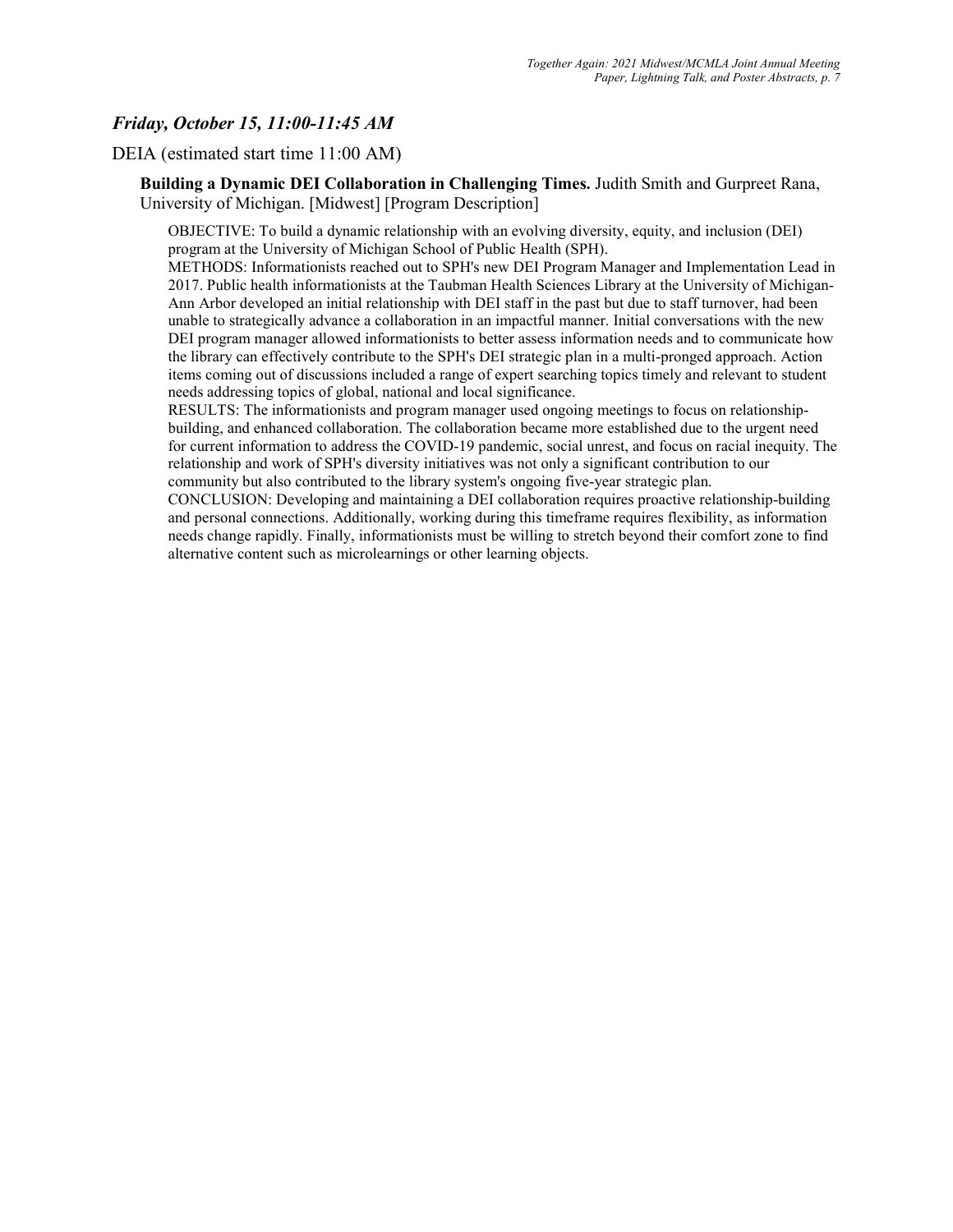Does Our Library Walk the Walk? A DEI-Focused Survey of Library Staff. Emily Glenn, Emily McElroy, and Kim Harp, McGoogan Health Sciences Library, University of Nebraska Medical Center. [MCMLA] [First-time Presenter] [Program Description]

OBJECTIVE: One academic medical center library desired information about staff experiences and perceptions of DEI in the library, otherwise unavailable via existing campus surveys. A 2021 survey of library staff provided insight into staff experiences, library climate, and integration of DEI into library work roles.

METHODS: We developed and deployed a survey to 29 library staff in February 2021. Nine questions were split into sections to focus on climate of the library, climate of the library as experienced as an individual, and reflection. All library staff completed the survey anonymously. Results were shared and discussed with library administration and staff.

RESULTS: Most staff (76%) could state the university's core DEI values and describe inclusive library spaces. DEI efforts in library administration were least familiar to staff. Most staff could describe DEI work in staff development and partnerships or that focused on race or sexual orientation. Most staff experienced or observed fairness, caring, equity, and respect from other library staff, but offered less of it to library users.

CONCLUSIONS: This survey provided space for reflections that seemed to not fit into other venues. Results showed lower awareness of DEI areas library administration had been emphasizing in recent trainings. While discussing results with staff, we identified priorities for future learning and strategic plan ideas. We plan to deploy this survey annually to monitor our progress toward creating a positive climate and supporting staff as they reflect on integrating DEI into library work roles.

Diversity Equity and Inclusion in the MidContinental Region: Results and Recommendations of a Diversity Scan. David Brown, University of Wyoming, NNLM Region 4; Crystal L. Hastings, Emporia State University; Ellen Thieme, University of Missouri; Kiara Comfort, MLIS Contract Librarian, Iowa; David Brown, Ed.D., MLIS, NNLM Region 4, University of Wyoming; A James Bothmer, MLS, AHIP, University of Utah Eccles Health Science Library; John C. Bramble, MLIS, Executive Director NNLM, Region 4, Eccles Health Sciences Library, University of Utah. [MCMLA][First-time Chapter Presenter] [Research] [Student]

OBJECTIVES: A study was undertaken to investigate diversity, equity, and inclusion (DEI) activities by member libraries in the MidContinental Region (MCR) of the Network of The National Library of Medicine (NNLM). Using an environmental scan, best practices are identified to enhance DEI, priorities at libraries. Lessons learned can easily be adapted by other regions and states.

METHODS: The NNLM MCR conducted an environmental scan of DEI practices among member libraries in the region. The initial steps of this study included investigating websites and published materials of MCR member libraries. Based on this review, themes were identified, and a questionnaire was developed to assess the DEI practices in the region. Data collected included quantitative and qualitative. Data were analyzed using statistical and thematic analysis.

RESULTS: Results indicated member libraries are concerned about issues of DEI. However, most of the programming being offered at these libraries does not encompass issues of DEI. Specific attention will be placed on the quantitative results of this study.

CONCLUSIONS: This environmental scan indicates that DEI issues are paramount in the region. This study identifies efforts that could be undertaken to investigate and address issues of DEI in libraries. Issues of DEI must be addressed with a commitment from library administration and staff. One specific approach includes developing a DEI plan for the library. This plan should ensure all library stakeholders are committed to the implementation of the plan. Additional DEI studies should be conducted to provide a national picture of DEI activities in libraries.

# PROFESSION (estimated start time 11:18 AM)

Falling through the Pipeline: Improving Recruitment Pathways for Health Information and Library Professionals. Jen Simms and Amy Minix, Indiana University Bloomington. [Midwest] [First-time Chapter Presenter] [Program Description]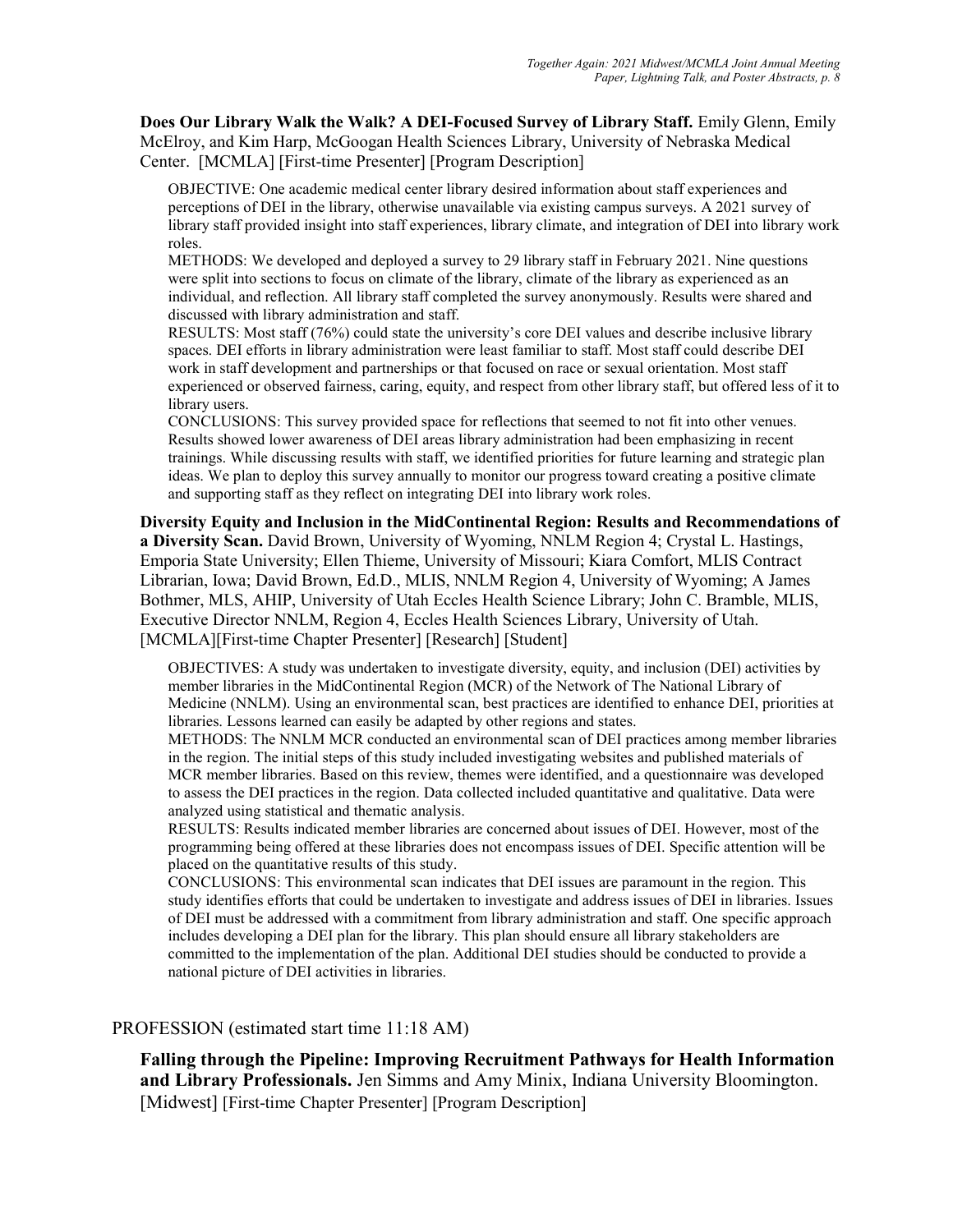The Indiana University (IU) Libraries established the Carla J Funk (former MLA Executive Director) Fellowship for students in the IU Luddy School of Informatics, Computing, and Engineering, which includes the Information and Library Science (ILS) degree program, to investigate new service models that intersect with the principles and practices of Interprofessional Practice and Education and Evidence-Based Practice.

DESCRIPTION: We discuss recruiting challenges that have led to a minimal pool of students interested in this opportunity. This disparity was exposed when the Funk Fellowship received only one viable inquiry from a graduate student not in the Luddy School, despite various recruitment efforts from health sciences librarians and IU Libraries' donor advancement staff. We explain probable explanations for this at IU and ponder the pathways students may take after high school and arriving in our information and library graduate programs. We seek to understand who gravitates toward health information careers; ways to recruit them as undergraduates; and to ask if outreach to high school students is a sensible approach? This is an exploration using backward induction, "the process of reasoning backwards in time, from the end of a problem or situation, to determine a sequence of optimal actions," borrowed from its use in game theory. This dialogue will gauge if there is a disconnect between persons prepared for careers in health information and the plethora of open positions in these fields in the United States. In other words, is the lack of interest in the Funk Fellowship a vehicle for a systemic professional problem or perhaps one that exists locally at Indiana University?

# Giving up: Evaluating the Importance of What We Do. Holly Hubenschmidt, Webster University Libraries. [MCMLA] [Program Description]

Libraries are full of talented professionals passionate about providing top-notch service to our users. The library literature brims with articles about new, creative services our colleagues are implementing. The problem is that we are terrible at giving things up. We constantly do more with our users in mind but rarely balance the new workload with the cancellation of old activities and responsibilities. This cycle adds to stress and burnout as we try to surpass our limits. Come learn how one library department found a way to jettison some activities and responsibilities using the Eisenhower matrix to evaluate everything we were doing.

# Improving Information Storage for Online Group Collaboration. Katie Larsen and Kristi Torp, Emporia State University. [MCMLA] [First-Time Presenter] [Program Description] [student]

PURPOSE: The purpose of this project was to develop an efficient and human-friendly content management system plan for digital content created by the collaborative business processes and activities of the Network of the National Library of Medicine, Region 4 (NNLM Region 4) at the University of Utah. Over 15 plus years, this program produced large numbers of files created by various people from different institutions resulting in difficulties in file retrieval.

SETTING/PARTICIPANTS/RESOURCES: While seeking their graduate library science degrees, Katie Larsen and Kristi Torp were presented with an opportunity for practicum experiences working with the NNLM Region 4. They were asked to observe, research, and advise on improvements to the current content management system.

BRIEF DESCRIPTION: Larsen and Torp studied content management standards of practice as well as researched both personal and group information management systems to comprehend how people organize digital files in shared environments. The students also analyzed the file structures of NNLM Region 4's data storage drives to better understand and identify potential retrieval inefficiencies. The drives included an abundance of administrative and project-related content. This presentation will discuss the research and evidence gathered that informed Larsen and Torp's recommendations for the NNLM Region 4 to improve efficiency and increase retrieval performance.

RESULTS/OUTCOME: After the students completed their analysis, they provided a detailed report instructing the NNLM Region 4 on how to begin practicing file naming standards, using simple folder hierarchy structures, and implementing automation where possible.

EVALUATION METHOD: Larsen and Torp reviewed the literature and conducted a needs analysis. Each data storage drive was examined for naming and folder hierarchy structure. In one large drive, every folder was counted and represented in a graphic depicting the navigation difficulties of the current system.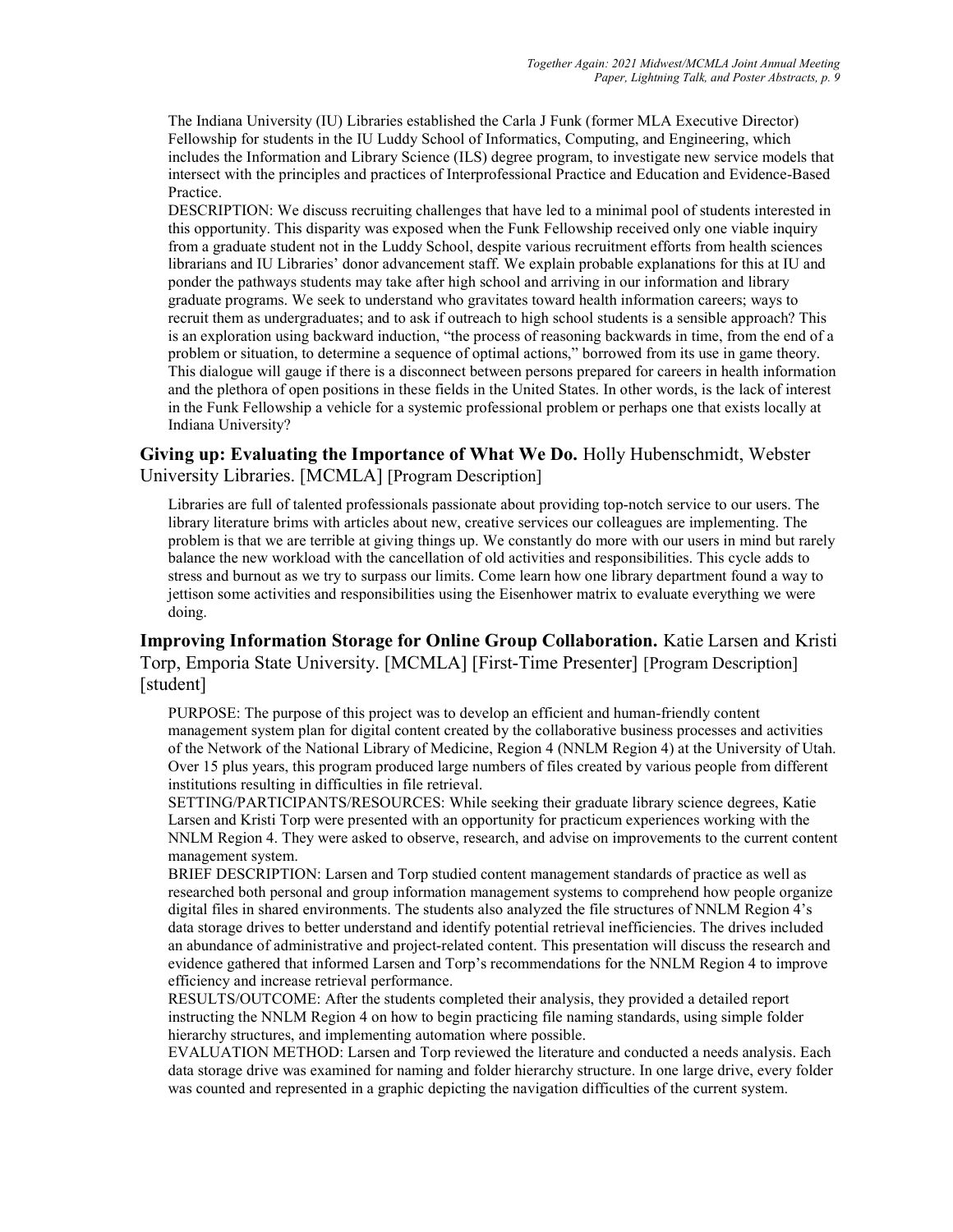### OUTREACH (estimated start time 11:35 AM)

A Trio of Library Initiatives to Integrate the Arts & Humanities into our Health Community. Christopher Hooper-Lane, MA, AHIP, and Lia Vellardita, MA, Ebling Library,

University of Wisconsin-Madison. [Midwest] [First-time Chapter Presenter] [Program Description]

BACKGROUND: There is a growing recognition of the benefits of expanding the arts/humanities in the health sciences. Recognizing this, school leadership tasked our library to develop initiatives to connect the arts and humanities to our patrons. As a result, our library launched three new programs to integrate the arts into our community.

DESCRIPTION: Our library developed three arts initiatives for our health sciences community: (1) a book/film discussion club providing participants at all levels a venue to discuss relevant books and films; (2) an onsite recreational reading collection (and corresponding website) offering a browsable collection of popular non-fiction, fiction, poetry, and graphic medicine books with health themes and sub-collections on emergent topics; (3) an arts/humanities journal that for our health community to showcase a variety of arts including the written word, visual arts (2D and photos of 3D art), and multimedia audio/video. CONCLUSION: All three initiatives have been successfully launched. The book/film club has administered 15 online book/film discussions with a total of 220 participants. Sessions are led by a variety of facilitators from our health community. The recreational reading collection now includes 1200 items and is expected to be fully on display and available for circulation summer 2021. A corresponding website is live using book cover images that can be sorted by sub-collections such as well-being, antiracism, etc. Three issues of our arts journal have successfully published 84 works of art from our health sciences community with 2,950 site hits recorded.

# Promoting Wellness and Community-Building in our Library Through Virtual Wellness Challenges. Heidi Greenberg, BS, and Carmin Smoot, MLIS, Spencer S. Eccles Health Sciences Library. [First-Time Presenter] [Research]

OBJECTIVE: A recent workplace survey revealed that 52% of our library employees are currently experiencing burnout, continuing a trend that has remained steady over the last few years. With these results in mind, we seek to address the following issues: How do we avoid placing additional pressure on library employees experiencing the effects of burnout while encouraging engagement in our wellness initiatives? Does our current wellness program promote self-care and consider the difficulties employees are experiencing related to social isolation, higher stress, greater anxiety, and emotional exhaustion? METHODS: Our wellness team recognizes that employee engagement is varied in a remote work environment. Accordingly, we decided to promote a wide range of virtual wellness offerings, including: 1) Introduction of quarterly challenges that aim to prioritize mental health, build resilience, contribute to positive morale, and promote healthy lifestyle choices; 2) Consistent posting of wellness resources on departmental communication platform; 3) On-going wellness seminars and community building "breakout" rooms as part of our regular staff meetings; 4) Successful shift of formerly in-person wellness activities to the virtual environment.

RESULTS: We conducted a survey to gauge participation in wellness activities and to solicit ideas for future wellness plans. We learned that providing options and variety in activities and resources encouraged engagement and that it is possible to use the wellness program to alleviate burnout and improve connections with our colleagues.

CONCLUSION: We have successfully implemented a culture of wellness within our remote work environment. Library employees are invested and engaged in our wellness program.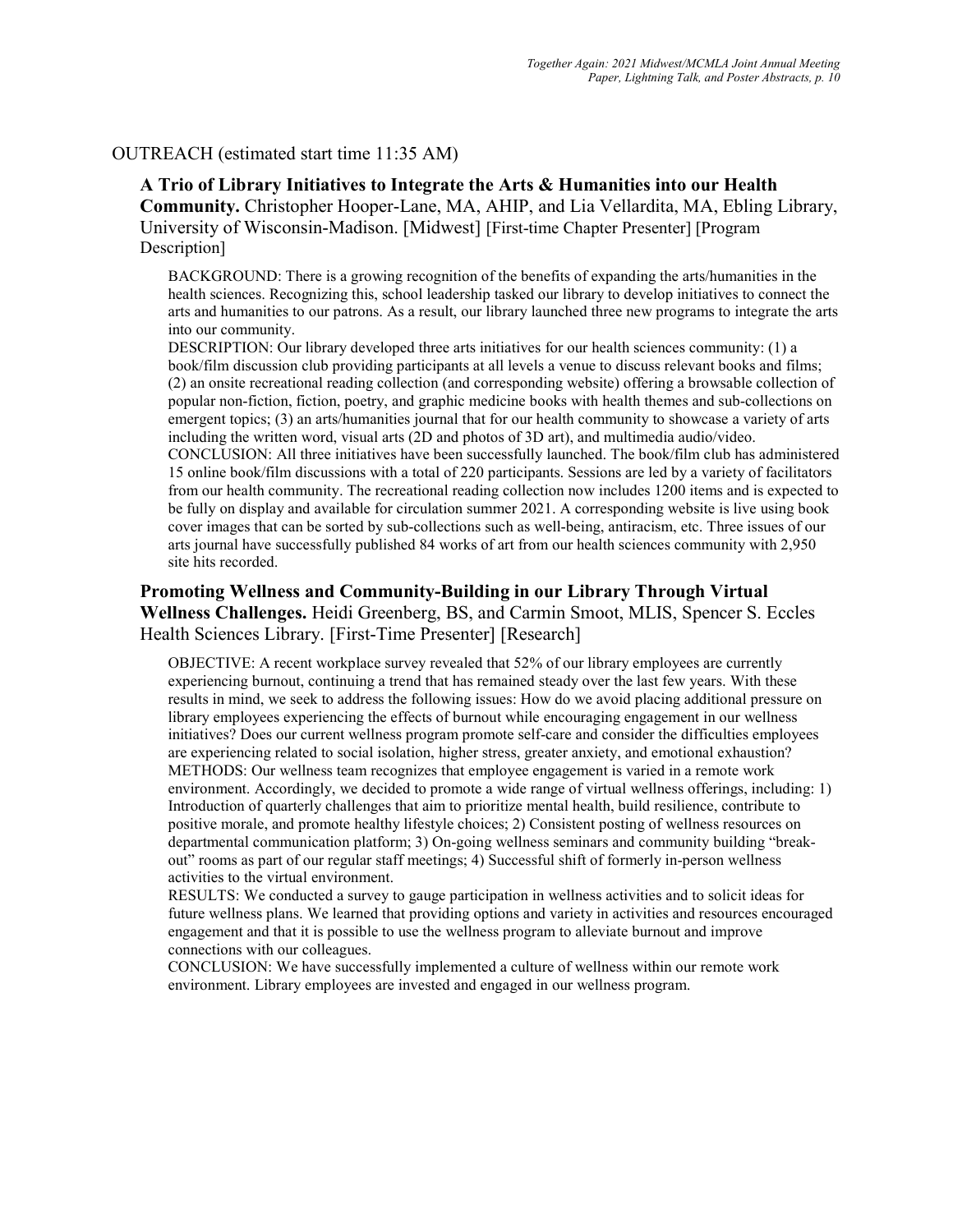# Lightning Talks: Session 2 Friday, October 15, 2:30-3:15 PM

### COLLABORATION (estimated start time 2:30 PM)

Librarians and Nurses Collaborate on Journal Clubs for Critical Appraisal and Improved Evidence Based Practice. Kaitlyn Van Kampen, MLIS, and Holiday Vega, MSW, MLISc, The University of Chicago; Nicole L. Bohr, PhD, RN, The University of Chicago Medicine. [Midwest][First-time Chapter Presenter] [Program Description]

PURPOSE: This lightning talk examines the preparation and implementation of workshops and a journal club created by librarians and nurses to learn critical appraisal and enhance evidence based practice. BACKGROUND: The Nursing Evidence-Based-Practice and Research Council (NERC) at an academic hospital identified a need for nurses and nurse researchers to understand how to critically appraise research articles, specifically how to identify bias. The nursing librarian is a member of this council. APPROACH: The nurse liaison librarian and the clinical librarian worked to develop a critical appraisal educational intervention and implementation strategy within the hospital's nursing units. The librarians collaborated with NERC to present a session on critical appraisal at Nursing Grand Rounds, and created a journal club for nurses to practice the skills learned on identifying bias. The NERC journal club began in July 2021 and was open to all nursing staff. Topics for the first three sessions focused on implementing journal clubs in individual nursing units and/or specialty areas to gain a better understanding of how journal clubs enhance critical appraisal skills and how to apply these skills to the nursing profession. Additional support was provided in the form of a journal club toolkit developed in coordination by NERC and the librarians.

NEXT STEPS: With support from a nurse scientist, this team will develop and launch a research study focused on the impact of journal club participation and critical appraisal of evidence-based practice and research articles on the nurse profession with specific focus on evidence-based practice self-efficacy.

#### Librarian Contributions to a Manuscript Writing Intensive for Health Researchers. Elizabeth Suelzer, Medical College of Wisconsin. [Midwest] [Program Description]

BACKGROUND: In early 2020, an experienced academic writing coach developed a 10-week Manuscript Writing Intensive to support the dissemination efforts of the health researchers in our consortium of eight local institutions. Participants in the writing intensive included anyone who was affiliated with the Clinical and Translational Science Institute (CTSI) and was currently working on an article manuscript. The objective of this hands-on small group course was for participants to use the weekly two-hour sessions and 4 hours of homework to support each other in completing a publishable manuscript within the span of the course. The instructor contacted me, a medical librarian, for assistance and to explore opportunities for collaboration.

DESCRIPTION: The instructor met with me for an orientation to the resources and staff expertise available for participants. We then met again to brainstorm segments of the course that I could lead. I developed onehour virtual presentations for the first two sessions that covered ORCID, citation managers, finding the right journal, and literature searching. Each presentation was followed by a discussion period where participants shared their publishing experiences and asked questions. I repeated this for all four cohorts. Overall course feedback highlighted the value of these librarian-led sessions.

CONCLUSIONS: With the first iteration of the course deemed a success, plans were made to offer the series quarterly and expand the number of cohorts. To accommodate the increased number of sessions, I produced video tutorials of my presentations as foundational information for assigned homework. These videos are posted on YouTube and on our LibGuides and are included in the course materials. Library collaboration on this dissemination initiative accelerated the development of the course, promoted participant learning, and showcased the expertise of librarians.

Offering Online Training in Infographic Design through an Expert Speaker Event. Rosie Hanneke and Tina Griffin, University of Illinois Chicago Library of the Health Sciences. [Program Description]

BACKGROUND: Infographics can visually communicate complex information in a manner easily understood by the reader. Those working in health professions increasingly seek to communicate health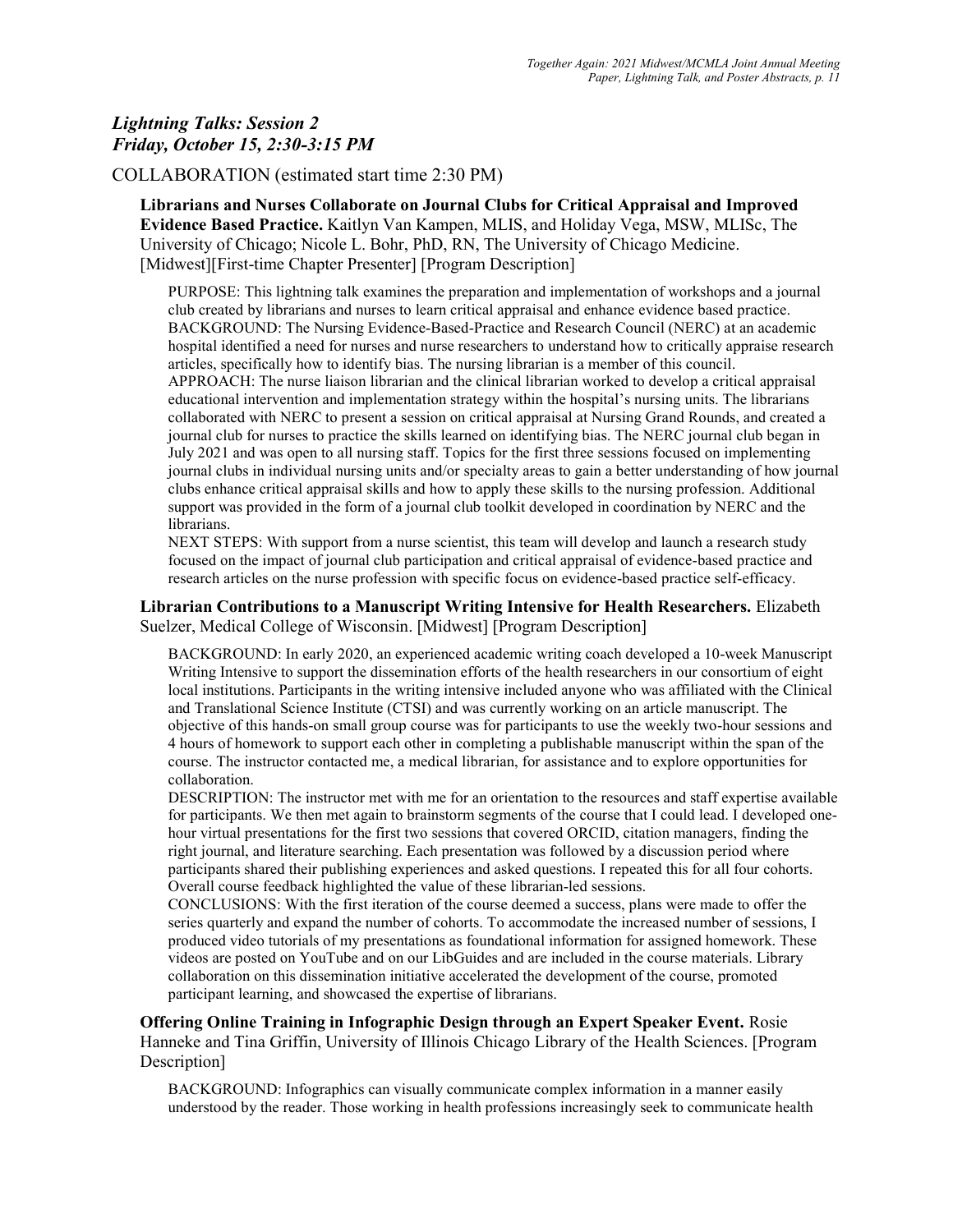information to patients and community members through this medium. In April 2021, our library held a virtual symposium, bringing together three expert speakers to convey the basic principles of design and health communication necessary for understanding what makes an infographic effective.

DESCRIPTION: We received funding for the three expert speakers from the Network of the National Library of Medicine's Expert Speaker Award. The speakers included faculty from our university's Schools of Design and Public Health, and a librarian with expertise in data visualization from outside our university. The talks covered infographics and health equity; design principles; and using common software to create infographics. The event was open to students, faculty, staff, and the public. We publicized the symposium through listservs, the library's regular communication channels, and the network of community organizations established through university researchers. The symposium was recorded for those unable to attend.

CONCLUSION: 200 people registered, nearly 100 attended, and over 100 viewed the recording. We had an overwhelmingly positive response to this event despite a compressed timeline for publicity and promotion, demonstrating a strong interest in this topic across diverse audiences. The library served as the ideal virtual gathering place for this interdisciplinary event.

### INFORMATION SERVICES (estimated start time 2:48 PM)

Conceptualizing Information Literacy Curricula in the Health Sciences: Preliminary Results of a Scoping Review. Devon Olson, Megan Denis, Shannon Yarborough, Sandi L. Bates, Montanna Barnett, Erika Johnson, and Jessica Gilbert Redman, University of North Dakota School of Medicine and Health Sciences. [First-time Chapter Presenter] [Research]

OBJECTIVE: In 2020, the University of North Dakota's School of Medicine and Health Sciences librarians undertook a scoping review to inform departmental development of a medical-school-specific information literacy (IL) curriculum. The ultimate purpose is to map instruction to disciplinary curricula and accreditation standards, while retaining a shared understanding of IL with their colleagues.

METHODS: Database searches included concept terms for IL, curricula, librarians, medical or health science context, and higher education. Initial results numbered 1,090 articles. After de-duplication, 681 articles remained, with a relevancy review leaving 392 articles for full review. The extraction instrument collects data on researchers, participants, article context, and research methods, with particular attention to what IL concepts or skills are conceptualized.

RESULTS: Article coding is ongoing, but preliminary data sampling reveals that, though rarely analyzed on its own as a concept, there is remarkable diversity in how IL is conceptualized and implemented in medical school contexts. Case studies on instruction report varied structures, from single sessions to system-wide for-credit courses and focus on concrete skills; navigating information architecture and evaluating evidence are mentioned most often, with scholarly communication or equity in information access being rare. Only a small subset of articles map curricula to specific IL frameworks or evidencebased practice.

CONCLUSIONS: This preliminary sampling suggests a gap in the research, where many case studies on librarian instruction gloss IL skills, but few conceptualize those skills within a comprehensive curricula, or map them to equivalent skills outlined in the accreditation documents of the departments with which they liaise.

What I Will Take Forward in Instructional Practice Post-Covid? Merle Rosenzweig, Taubman Health Sciences Library, University of Michigan. [Midwest] [Program Description]

The National Institutes of Health's Public Access Policy was mandated on April 7, 2008. Since the National Institutes of Health Health's Public Access Policy was launched, librarians and informationists have provided support and instruction to those needing to comply with it. Because NIH will hold up funding, it is imperative that NIH grantees comply. Navigating the complex process required in successfully complying can be a daunting task for both grantees and their support safe. Before the Covid lockdown at our institution I presented in-person workshops to our NIH grantees and their support staff charged that supported them in complying with the Policy. In March 2020, my institution was locked down, so the inperson workshops on the NIH Public Access Policy were no longer an option for me. This presentation will discuss how the change was made so that I was able to continue providing the workshops. The change that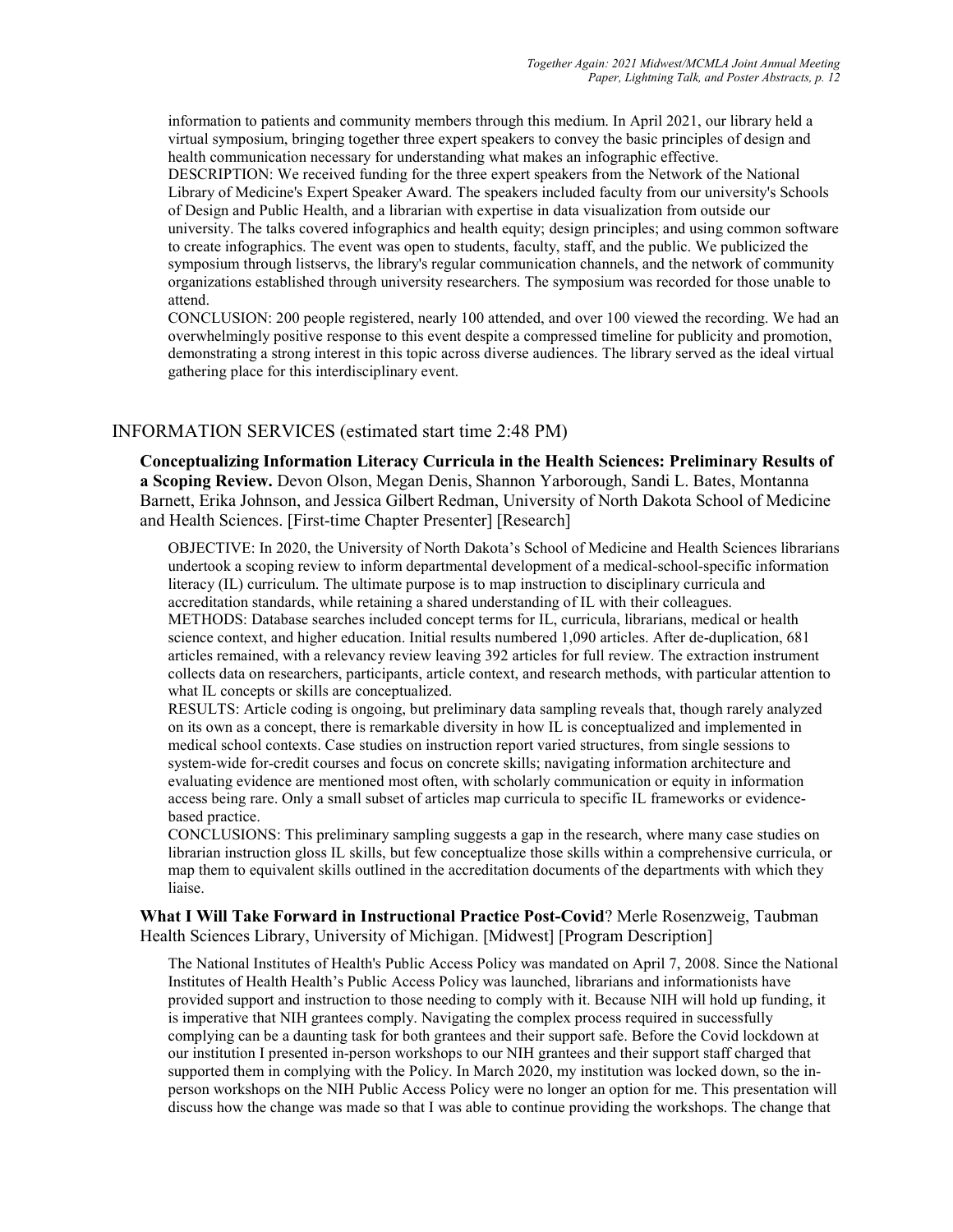was needed to continue providing the workshops on compliance with the NIH Public Access Policy will influence my future instructional practices beyond Covid.

To Zoom or Not to Zoom? Ellie Svoboda, Strauss Health Sciences Library, University of Colorado Anschutz Medical Campus. [MCMLA] [Program Description]

OBJECTIVES: During the COVID-19 pandemic, this academic health sciences library transitioned 100% of library classes online. As the campus reopened in the fall, this project determined which library classes should continue to be offered online, return to in-person, or adopt a hybrid schedule.

METHODS: Using data from a routinely administered teaching assessment survey, the free-text comments were coded for indications of preference for a modality (online or in person). These preferences were grouped into trends and correlated with types of classes. This information was compared with the content of the class and the needs for instruction.

RESULTS: Roughly 5% of comments expressed a modality preference. Of these, 50% expressed a preference for online instruction and 50% for in-person instruction. The comments in favor of online instruction indicate that the virtual modality is reaching a set of patrons who would otherwise be unable to attend library classes. 43% of comments regarded the library's EndNote classes, with two-thirds expressing a preference for in-person instruction and one-third expressing a preference for online instruction. CONCLUSION: This data helped the library determine the modality of classes for the fall. It was determined that classes would continue to be offered online; however, in the spring semester if COVID conditions improve, EndNote will be prioritized to return to in-person instruction, while still offering an online class intermittently. Data will continue to be collected over the fall semester and will be incorporated into the decision making for the spring semester.

### While You Were Out: Messages from an Examination of Chat Queries During COVID-19 Shutdown. Cynthia Flanagan, University of Missouri Kansas City. [MCMLA]

OBJECTIVE: Librarians at the Health Sciences Campus frequently engage with students and residents when we accompany them on hospital rounds. I would like to examine the kinds of questions asked via chat and email when students had no access to librarians or the library space to determine what types of information or instruction is most difficult to access without guidance.

METHODS: Library staff from all campuses use Gimlet to record reference interactions via chat, email, and phone. Chat questions are not routed to Health Sciences Library staff, so anyone can answer a chat. All interactions logged can be tagged with terms (like "health sciences" or "medicine") for later searches. I will download all of the Gimlet entries from March 12, 2020 until August 24, 2020 when the libraries were closed for COVID restrictions, and look for chats with related labels to assess the amount of queries our population produced. I will examine the means of contact (chat/email) and categorize the queries into types: Reference Questions, Apps and Databases, Building Access, Technical Support, and Other. RESULTS/CONCLUSION: This query examination will give the Health Sciences Library insight into the information needs of our student and resident population. Though many questions will be traditional reference questions, or pertain to temporary COVID restrictions, we can use the additional information to assure all chat staff at all locations can easily and quickly access information specific to our users, and assess the way we display information about frequently used resources on our website.

### Dynamic Design: Creating an Intuitive Search Experience for a Library Resources Page. Michelle Keba Knecht and Tiffany Follin, Charles E. Schmidt College of Medicine, Florida Atlantic University. [First-time Chapter Presenter] [Program Description]

In this brief lightning talk, the presenters will describe how they used feedback from their College of Medicine to re-design their medical library resources webpage. In a recent survey of their medical students, the presenters found that complicated access to library resources via the Medical Library's website was one of the top barriers to library access experienced by students. Rather than designing a webpage built by and for librarians, the presenters intentionally incorporated direct feedback from students, staff, and faculty as they built the new site to meet the needs of their end users. The presenters will briefly describe the project management and technical aspects of completing a re-design of a library resources page, and participants who are interested in learning more can view the redesigned website and contact the presenters for further information.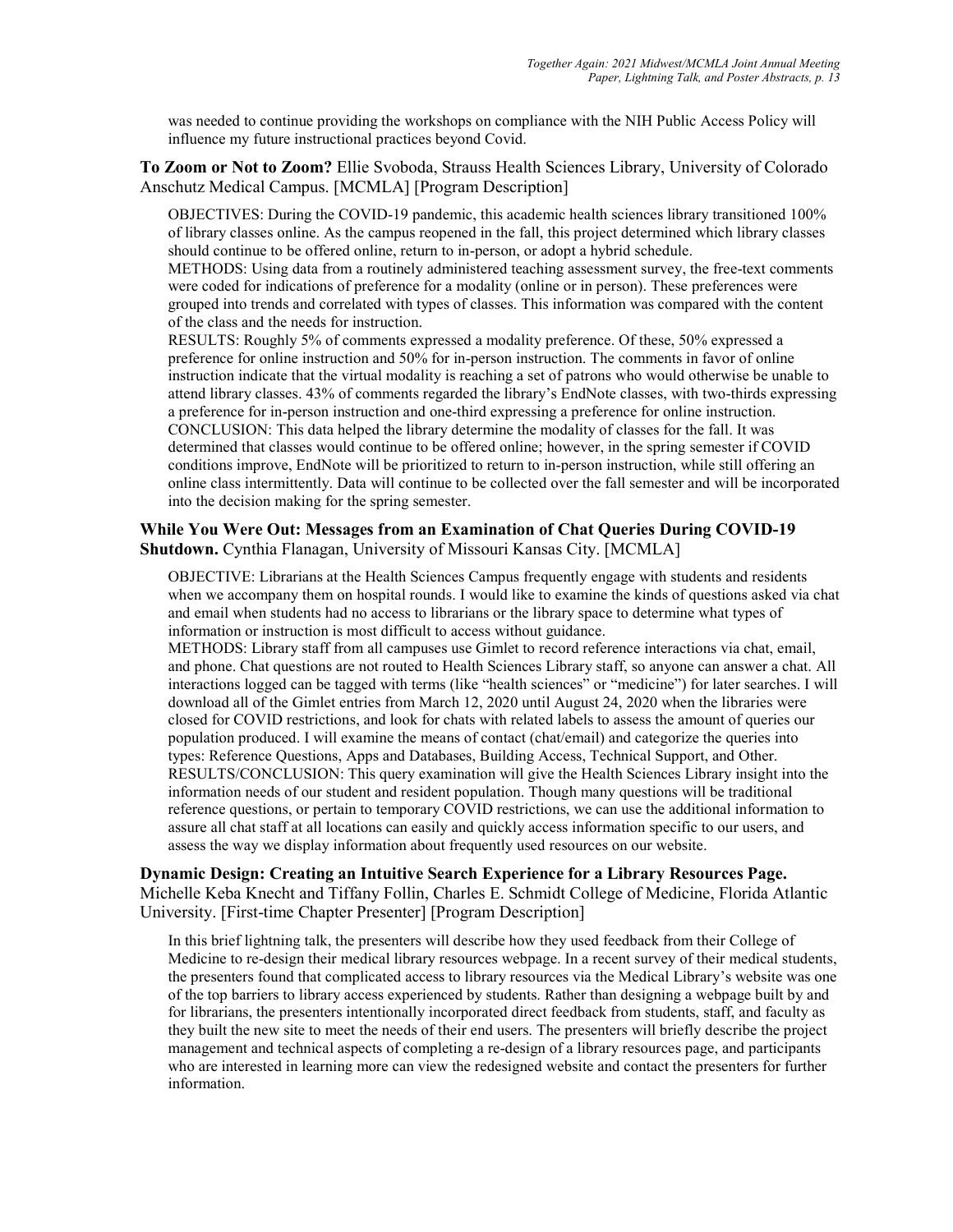### Posters

See the conference web site and daily conference emails for the link to the posters. Live Q&A sessions will be held Friday, October 15, 9:00-10:00 AM.

### Poster Zoom Room 1: Education and Instruction

Pod Save You: Assisting the Transition to Audio-Based Asynchronous Learning. Brandon Patterson, University of Utah; Bryan Hull, University of Utah. [MCMLA][First-time Chapter Presenter] [Program Description]

OBJECTIVE: In 2018, an academic health sciences library in the mountain west developed a multimedia studio for students, faculty, and academic staff. Educational projects needing video, audio, and lecture capture could utilize a one-button studio for recording video sessions, microphones for audio, and various screen capture software for lectures. Since the pandemic, this service has seen rapid growth due to academic lectures going exclusively online.

METHOD: This year we launched a dedicated Podcasting Suite to accommodate the increase in students and faculty needing to record lectures or podcasts for others in the medical profession.

RESULTS: This poster will outline the process of creating the podcasting suite and provide equipment rosters and methods other libraries may consider for establishing their own podcast studio. We'll also cover the administration of the studio including: handling reservations, COVID-19 guidelines, use assessment, and integration into the library's strategic directions. Finally, we'll cover creating instructables and quick start guides that assist patrons in accomplishing their podcast creations.

CONCLUSIONS: Podcasts created in the space range from topics about teaching strategies in medicine to diagnoses and treatments of skin disorders. The Podcasting Suite has proven to be another way libraries can provide valuable services for asynchronous learning and student projects. We've heard from students, staff and faculty that they appreciate the ease of the service and the support behind it. A feedback loop was developed so we can constantly adapt the space to meet the needs of our users where we respond to requests every quarter.

Working Too Hard: Lack of Partnerships in Nursing Information Literacy Instruction. Teresa Hartman, University of Nebraska Medical Center; Janna Wrench, Eric Kowalik, and Alissa Fial, Marquette University. [MCMLA] [Program Description]

OBJECTIVE: The objective of this scoping review is to determine the most effective way to approach information literacy sessions for nursing students: (1) face to face, (2) blended (a combination of tutorial and face to face), (3) or tutorial/online based?

METHODS: A scoping review of the literature was conducted. One of the medical librarians, trained in systematic reviews, created the search strategy. The team used the following electronic databases: PubMed, CINAHL, ERIC, Web of Science, and LSTA. The parameters included an initial focus on nursing students, instruction, information literacy, and assessment methodology. The results were limited to English language with a publication date range of 2008 through 2020. Sample terms include nursing students, elearning, pedagogy, information literacy, ACRL Framework, and educational measurements. The results yielded 579 articles. After initial title and abstract screening took place, 96 articles were chosen for full-text screening. A total of 19 articles were included in this review.

RESULTS: Despite many articles quoting ACRL about the need for partnering with librarians for instruction, most of the articles discussed information literacy instruction developed and implemented by instructors with little to no librarian involvement. Another finding was the lack of accurate assessment of students' knowledge and skill gains. Frequently the assessment involved an end of class self-assessment that asked students to self-identify if they had learned anything. There were great examples of library instructor integration, course assignments, and rubrics that could help other librarians in developing similar course integrations at their institutions.

#### Librarian Involvement in a Literature Review Assignment: Implications for Curriculum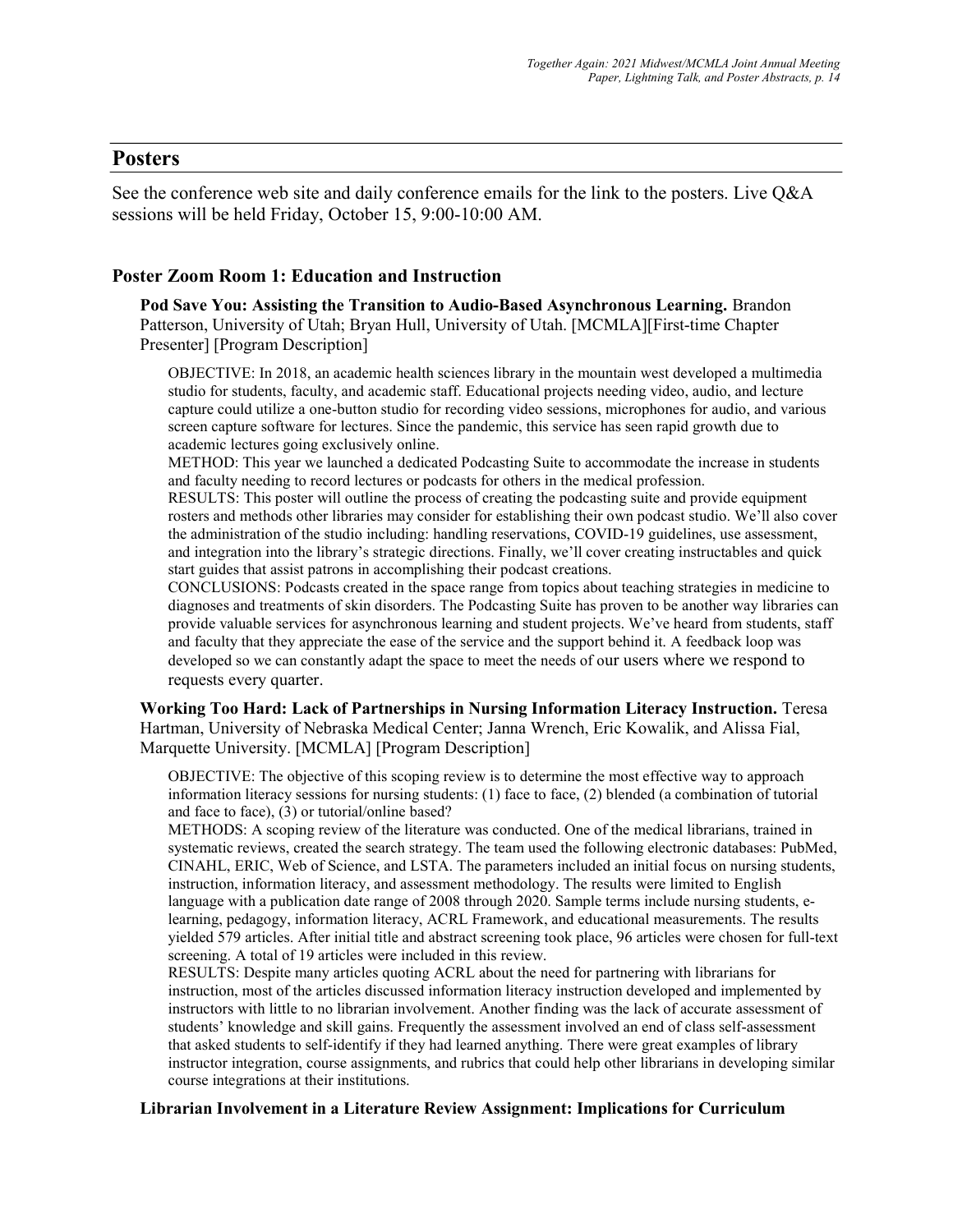### Integration and Collection Development. Heather McEwen, MLIS, MS, Northeast Ohio Medical University, William McEwen, MLIS. [Midwest][First-time Chapter Presenter] [Program Description]

Literature evaluation skills are essential for clinicians to provide excellent patient care. A literature review assignment has traditionally been a part of the evidence-based medicine curriculum for first-year medical students. One or more librarians have been involved with the assignment and evidence-based medicine curriculum since its inception. In 2020, the assignment was moved to the second-year medical curriculum. For the literature review assignment, students must choose a clinical question to research and search for professional resources to answer their clinical question. Paper topic choice can provide information from evidence-based medicine integration within the College of Medicine curriculum to information for library collection development. Literature review topics will be categorized by body system. Presence in the concurrent curriculum will be determined using the College of Medicine's curriculum map to determine if students are using the assignment one course to help study for their main clinical course. The journals selected by students for their main research article will also be recorded to determine which journals are being utilized by students. This type of research provides numerical results of how library resources are being utilized in the curriculum. It helps the College of Medicine provide evidence of integration. It also provided added data when making decisions about collection development. Librarian involvement in this assignment provides an opportunity for students to meet librarians and learn how they may help them conduct research.

An Example of Librarian Participation in a Self-directed Learning Assignment for Medical Students. Heather McEwen, MLIS, MS, Northeast Ohio Medical University, William McEwen, MLIS. [Midwest] [Program Description]

The evidence-based medicine curriculum for medical students provides multiple opportunities for students to practice their information seeking and evaluation skills. A librarian helped create the evidence-based medicine curriculum and a literature review assignment. One or more librarians have participated in the assignment each year. The LCME accreditation standard 6.3 is focused upon self-directed learning and lifelong learning. Self-directed learning opportunities are expected to be within the medical curriculum. They must involve students determining their individual learning need, searching for resources to answer their question, and analyzing and synthesizing the information found. Students must also evaluate the quality of their chosen resources and receive faculty feedback on their skills. In 2020, the self-directed learning group made suggestions to adapt the existing literature review rubric to include self-directed learning components. Involvement in self-directed learning assignment requirements is a way for librarians to participate in the medical curriculum. For the literature review assignment, students must choose a clinical question to research and search for professional resources to answer their clinical question. Student performance on required self-directed learning components can also be determined to evaluate literature searching and evaluation skills. From these calculations, it can be determined if prior evidence-based medicine class sessions need to be refined to better prepare students for this assignment and other selfdirected learning assignments within the medical curriculum. Discussion will include ways librarians can participate in self-directed learning.

Physician Assistant Student Perceptions of Evidence-Based Medicine Resources. Brittany R. Heer, MLIS, Butler University Libraries; Chris Roman, MA, MMS, PA-C, Butler University, Department of Physician Assistant Studies; Chris Gillette, PhD, Wake Forest School of Medicine, Department of Physician Assistant Studies; M. Jane McDaniel, MS, MLS(ASCP)SC. [Midwest] [First-time Chapter Presenter] [Research]

INTRODUCTION: ARC-PA Accreditation Standard (B2.13) requires evidence-based medicine (EBM) instruction to prepare PA students to search and appraise medical literature. This study seeks to understand which EBM resources PA students find most and least useful as well as their self-efficacy in searching and appraising medical literature.

METHODS: Students at three PA programs completed a cross-sectional questionnaire at the end of their didactic EBM course. The questionnaire included preferences of commonly used secondary and tertiary literature, (e.g., PubMed, Dynamed+, UpToDate), and self-efficacy in searching/appraising the literature. Students were asked to rank their preferred secondary literature databases. Thematic analysis identified the most important student-reported attributes of an EBM resource.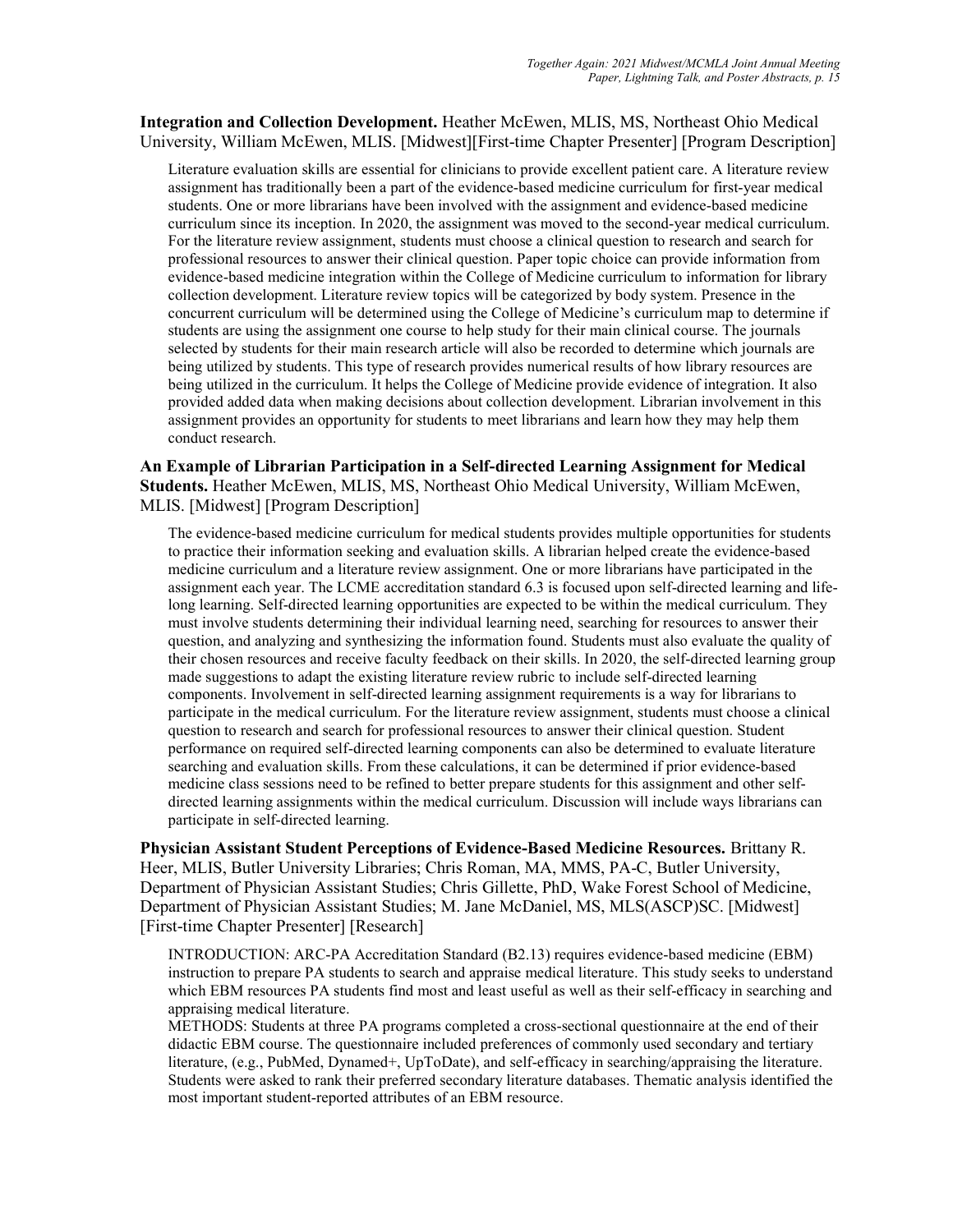RESULTS: Eighty-seven (n=87) students completed the questionnaire (39.5% response rate). Students ranked UpToDate as their most preferred EBM tool (M=1.2, SD=0.5) and ranked TRIP as their least preferred EBM tool (M=6.7, SD=1.2). The most important attributes that students reported was ease of use/search (n=22), reliability/quality of the information (n=5), and how the information is presented (n=5). After one EBM course, on average, students rated their self-efficacy searching the literature (M=3.2, SD=0.6) and appraising the literature  $(M=3.1, SD=0.8)$  as 'moderately confident'.

CONCLUSION: There is a need to improve PA students' self-efficacy searching and appraising the literature. Faculty should introduce EBM as early as possible into students' didactic education and reinforce those skills throughout their didactic and clinical education.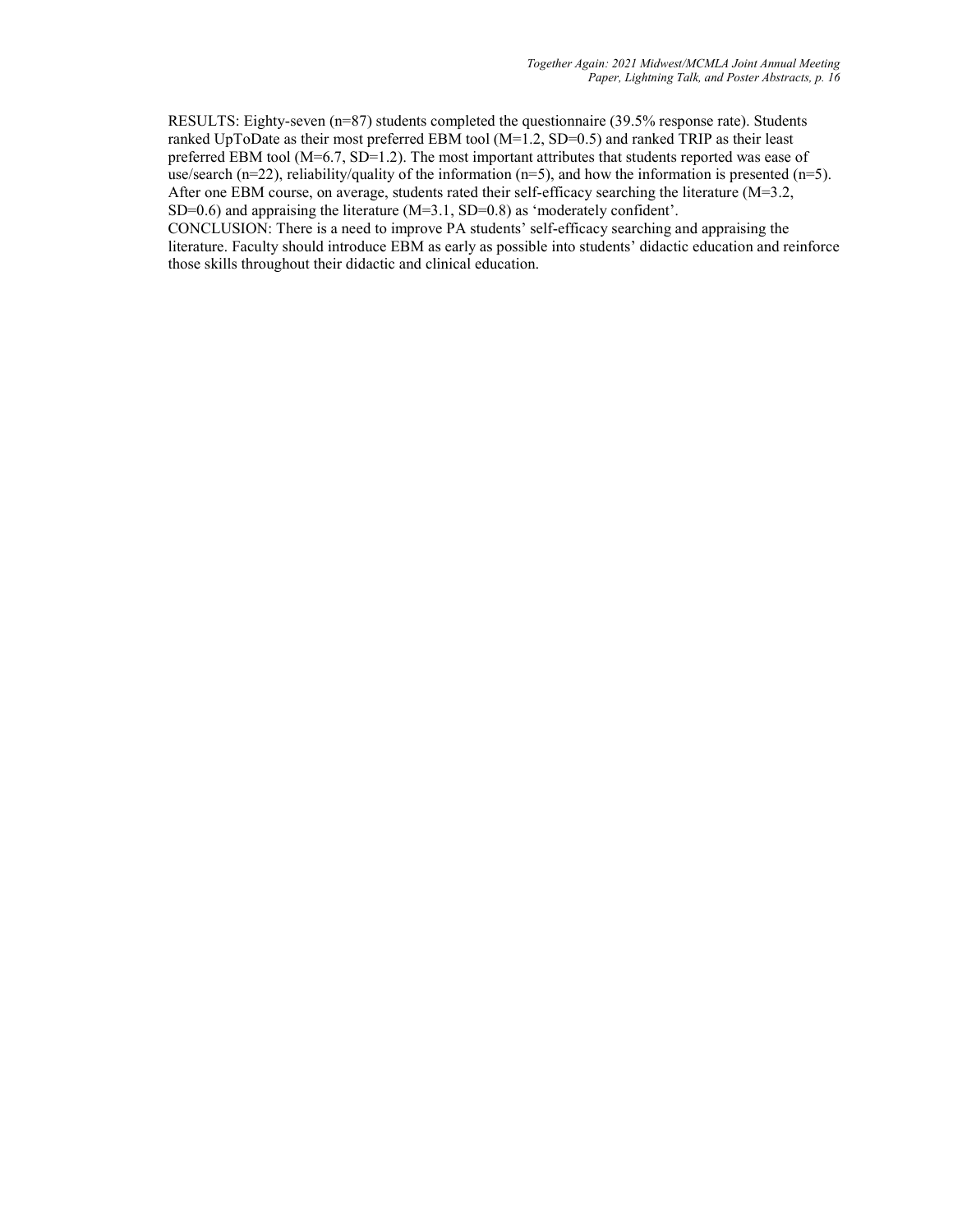### Pivot! Virtual Nursing Instruction Services during the COVID-19 Pandemic. Stephanie Henderson, University of Kentucky. [Midwest] [Program Description]

This poster describes how a nursing liaison librarian was successful in pivoting instruction and outreach to a virtual format during the COVID-19 pandemic. The nursing liaison librarian provided instruction and outreach to nursing students in undergraduate, graduate and residency programs. In March of 2020, plans for in person instruction quickly changed to a virtual format. Having previous experience using Canvas, Libguides, and Zoom enabled the librarian to make this a seamless transition. This poster describes the different ways these technologies were utilized to provide students and new nurses with a valuable information on evidence-based practice and new strategies for searching the literature. Canvas and Yuja were utilized for embedding the librarian in individual courses, Libguides provided 24/7 access to collections and tutorials, and Zoom features were used for asynchronous and synchronous instruction. Challenges to these virtual and work from home environments will be presented. The pivot to virtual services enabled to the nursing liaison librarian to provide more targeted and personalized assistance to the students. Best practices for evolving in person instruction to virtual will be highlighted.

### Poster Zoom Room 2: Outreach and Marketing

NVivo Consults: Librarians Collaborating with Health Sciences Faculty Conducting Qualitative Data Analysis. Kerry Dhakal, The Ohio State University. [Midwest] [Program Description]

OBJECTIVES: The objective of this presentation is to demonstrate that librarians can add teaching NVivo and other computer assisted qualitative data analysis software (CAQDAS) to their portfolio of services to health sciences faculty members they collaborate with.

METHODS: Over the summer and fall 2021 semesters, the presenter will have consulted with health sciences faculty members on using NVivo and conducting qualitative data analysis. She will collect information about what questions she was able to answer about using the software and conducting qualitative data analysis. She will also conduct a brief bibliographic analysis to determine if health sciences faculty in her university are conducting qualitative research and what, if any, software they are using to analyze qualitative data.

RESULTS: The results of this service initiative pilot is to offer library research consultations on NVivo to health sciences faculty members, looping librarians further into research activities at their universities as collaborators in qualitative research in the health sciences. Results reported will include faculty member demographics, questions asked, answered and referred to methodology experts elsewhere on campus. CONCLUSION: The presenter will provide recommendations to librarians about what steps they can take if they choose to learn NVivo or other CAQDAS software and reach out to collaborate and teach health sciences faculty members to use such software as collaborators. Observations about if this type of collaborative research service is scalable will also be included.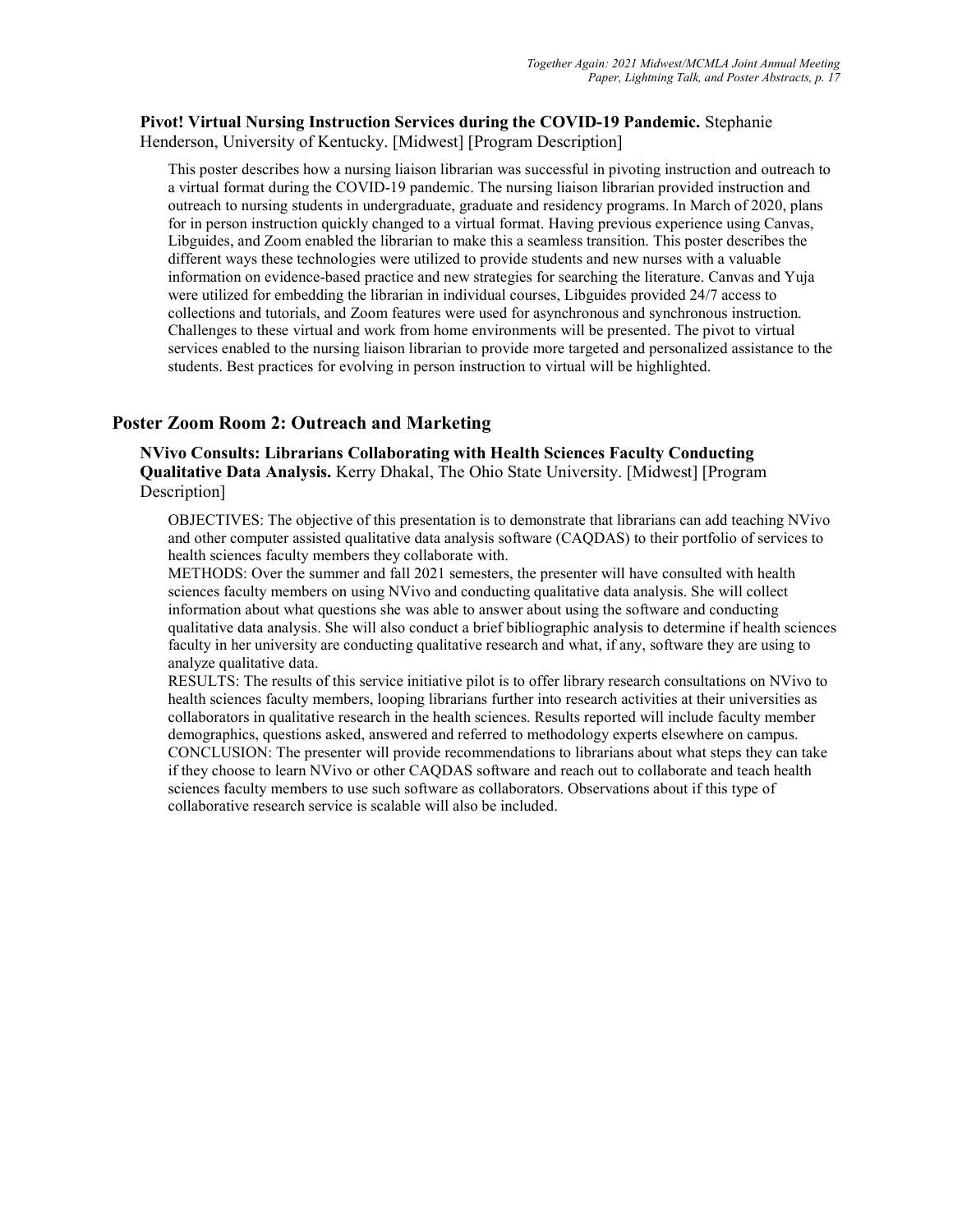Using an Email Template to Increase Library Class Registrations. Kristen DeSanto, University of Colorado Anschutz Medical Campus. [MCMLA] [Program Description]

OBJECTIVE: At this academic health sciences library, librarians teach an average of 12 classes each month. In the first quarter of 2020, there was an average of 13 registrations per class. The library wanted to increase this number and thought a different marketing strategy could help. Aside from posting class schedules on the library homepage, emails are sent to the campus listserv, which are seen by all students, faculty, and staff. There was no consistency to the emails regarding content or format, so we proposed creating a streamlined but eye-catching template for emails in order to increase registrations. METHODS: In developing the email template, four guiding principles were followed: 1) Library brand reinforcement: The subject line begins with the library name followed by class name. The body of the email begins with the library logo and includes an image of the building; 2) Consistency: This template is used for all library classes; 3) Accessibility: All images contain alt text, and URLs are hyperlinked. Text is written in black sans serif font on a white background with a 12-point minimum; and 4) Simplicity: The most important information is placed at the beginning in larger font: class name, date, time, and a link to the registration page. A brief class description is included, but learning objectives are not. Supplementary information is placed at the bottom: course instructor and email, and links to the library chat service and complete class schedule. Results and conclusions to follow.

Advocacy in Action: Making an Impact by Highlighting Members Advocacy Initiatives. Kristy Steigerwalt, University of Missouri -Kansas City (UMKC); Jacob White, University of Kansas; Angela Spencer, Saint Louis University; Kiara Comfort; Emily Eresuma, Eccles Primary Children's Outpatient Services. [MCMLA] [Program Description]

PURPOSE: This poster examines the implementation of various advocacy initiatives completed by the 2020-2021 Midcontinental Chapter of the Medical Library Association (MCMLA) Advocacy committee. SETTING/PARTICIPANTS/RESOURCES: The MCMLA Chapter of the Medical Library Association, which currently consists of 172 members (108 regular, 15 emeritus, 16 students, 33 vendors). The MCMLA Advocacy Committee consisted of four members and a chair from October of 2020-September 2021. BRIEF DESCRIPTION: During this time multiple advocacy projects were initiated and completed including renovating the MCMLA advocacy resources page, creating a populatable library value infographic, quarterly advocacy challenges for members, advocacy podcasts, and, in partnership with the Education Committee, a Journal club. This poster highlights one chapter's advocacy initiatives over the course of a year.

RESULTS/OUTCOME: Efforts to increase advocacy have anecdotally enhanced member engagement and a sense of community, provided members with avenues to promote advocacy at their institutions, as well as rewarding individual members for the valuable advocacy efforts. These foundational advocacy projects serve as novel examples other advocacy committees or individual members might consider pursuing. CONCLUSION: Advocacy efforts at both the individual and chapter level are essential elements in ensuring agency in the success of an organization. Advocacy efforts encourage libraries to be more active in promoting their impact, regardless of their setting. Several means of engaging in advocacy are suggested to improve idea-sharing within regional MLA chapters and to encourage similar engagement strengthening the position of health sciences libraries within individual institutions.

No Library? No Problem! Information Outreach to Health Professionals. Gina Genova and Riley Sumner, University of Louisville. [First-time Chapter Presenter] [Program Description]

OBJECTIVE: To increase awareness of free, professional-level health information resources among healthcare workers without access to medical library services.

METHODS: There are several hospitals in the Louisville Downtown Medical Center that do not have access to specialized library services, and healthcare professionals from these institutions frequently contact librarians at the University of Louisville seeking help. To help bridge this gap, two librarians at the University of Louisville assembled a list of free health information resources of use to health professionals. Some emphasis was placed on NLM resources due to the library's status as a GMR Partner Library for the NNLM. A presentation was created that identified places to access free clinical practice guidelines, scientific literature, drug information, travel health information, and clinical trials. A brief demonstration of PubMed searching, with instructions for filtering for freely available articles was provided, as was an introduction to MedlinePlus as a patient resource tool.